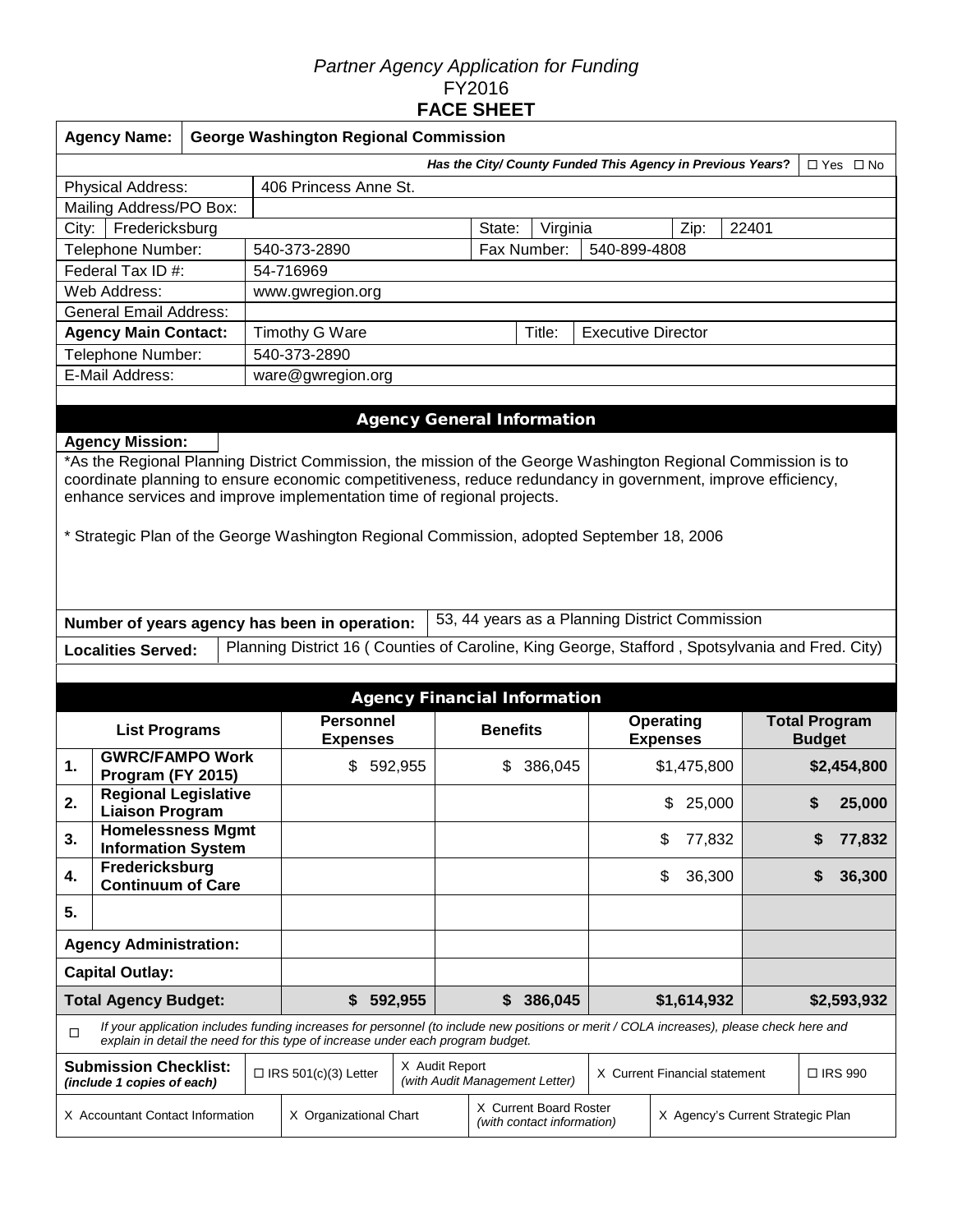George Washington Regional **Commission** 

### **Agency Administrative Expenses:**

**In the box below, provide an overview of the administrative costs detailed on the face sheet for the agency as a whole. Please provide justification for and specific amounts of administrative costs that are defrayed by locality funds. If your agency is requesting an increase or decrease in administrative funding, please describe, in detail, the reasons for these changes. (The description should not exceed 15 lines of text.)**

 The Commission's total funding request for FY 2016 is **\$245,383.** Of that amount, **\$220,383** is for GWRC's use to provide the required local match for the various federal and state grants the Commission receives to fund its work program, including the FHWA and FTA planning funds for the operation of FAMPO, the DRPT Rideshare grant that funds GWRideConnect , Coastal Zone Management grants that fund the Commission's environmental programs, the Regional Homeless Management Information System (HMIS) and the Fredericksburg Continuum of Care as well as other uses deemed appropriate by the commission.

 That amount represents an increase of \$4,003 in the amount requested (for the *Commission's use*) last year. This increase is solely attributable to the Region's increase in population from 2012 to 2013, since the Commission's longstanding formula is to use the provisional population estimate for the previous calendar year – from either the Weldon Cooper Center or the U.S. Bureau of the Census (in this case, the former) – and then multiply that population figure (336,329 in 2013) by the approved per capita local contribution rate of \$0.6433 as was in 2015. To that amount is added **\$25,000** for the Regional Legislative Liaison Program (RLLP) carried out on Planning District 16's behalf by Eldon James & Associates. It should be noted that the RLLP funds are not used by the Commission but merely "pass through" to Eldon James & Associates.

#### **Capital Outlay:**

**In the box below, provide an overview of the capital expenses detailed on the face sheet for the agency as a whole. Please provide justification for and specific amounts of capital costs that are defrayed by locality funds. (The description should not exceed 10 lines of text.)**

Not Applicable

### **Personnel Expenses (General):**

**In the box below, provide an overview of any increases or decreases in general personnel expenses for the agency. This would include any planned or projected merit or COLA increases, or new positions being requested. Also include a description of any changes to agency benefits structure or cost. (The description should not exceed 10 lines of text.)**

 At this time it appears as if Personnel Expenses will remain fairly stable in FY 2015. If funds allow a request to the GWRC may be made to include a COLA of up to 3%. If funds allow there may be need to increase staffing in the Planning Department by one full-time equivalent.

 As GWRC participates in Stafford County's benefit plan there is no anticipated increase in Benefits other than increases due to plan premium hikes.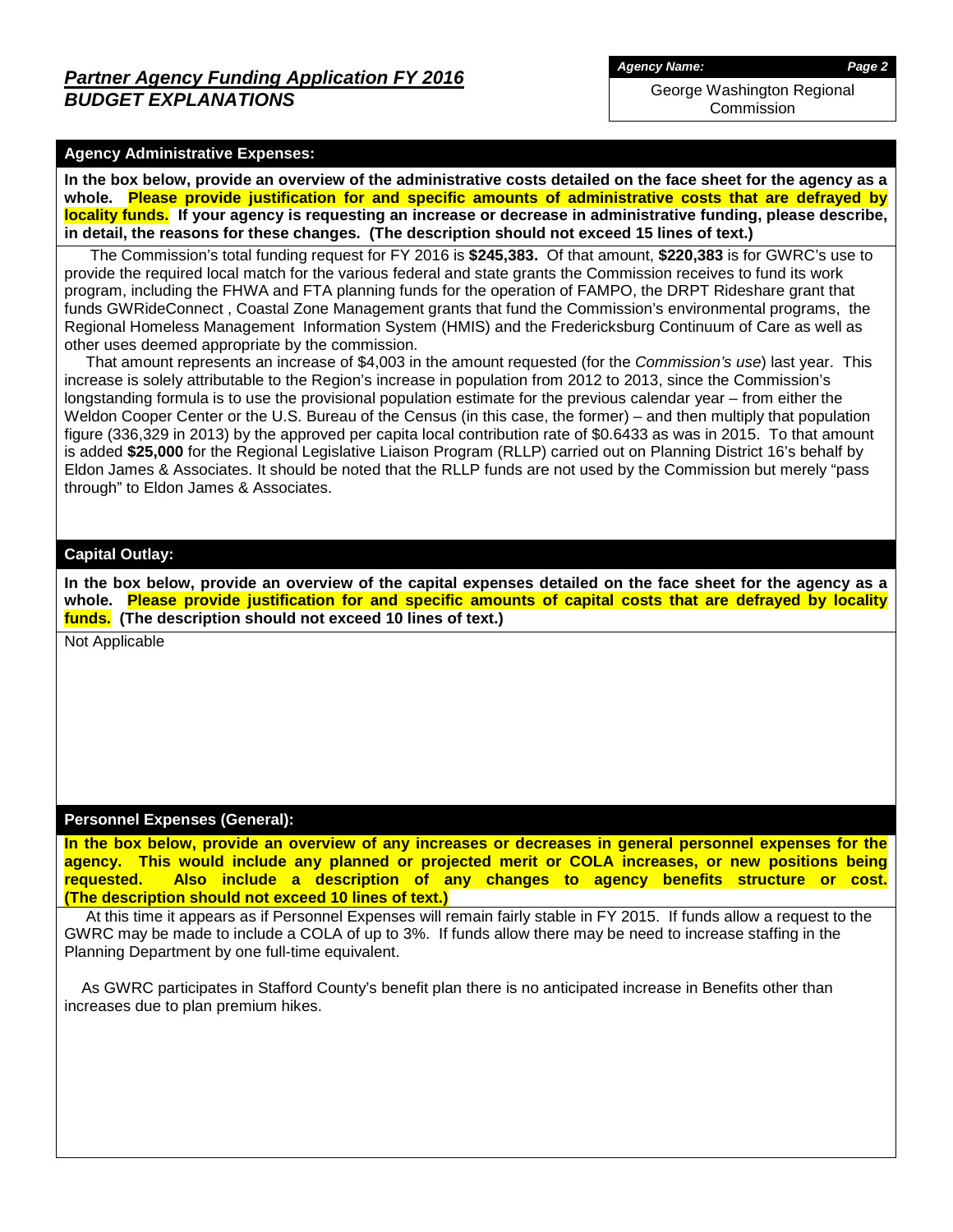# *Partner Agency Funding Application FY 2016 BUDGET EXPLANATIONS*

*Agency Name: Page 3*

George Washington Regional Commission

| <b>Budget Information</b>                                                                                                                                                                                      |               |                        |                             |  |  |  |  |  |
|----------------------------------------------------------------------------------------------------------------------------------------------------------------------------------------------------------------|---------------|------------------------|-----------------------------|--|--|--|--|--|
| Please complete the following chart with the financial information for the agency as a whole. In each area include the<br>budget specifically allocated to your agency from each locality/entity listed below. |               |                        |                             |  |  |  |  |  |
|                                                                                                                                                                                                                | FY2014 Actual | <b>FY2015 Budgeted</b> | <b>FY2016 Projected</b>     |  |  |  |  |  |
| <b>Caroline</b>                                                                                                                                                                                                | \$17,324      | \$23,730               | \$23,965                    |  |  |  |  |  |
| Fredericksburg                                                                                                                                                                                                 | \$19,526      | \$21,740               | \$22,977                    |  |  |  |  |  |
| <b>King George</b>                                                                                                                                                                                             | \$18,300      | \$20,404               | \$20,735                    |  |  |  |  |  |
| Spotsylvania                                                                                                                                                                                                   | \$59,178      | \$85,108               | \$85,770                    |  |  |  |  |  |
| <b>Stafford</b>                                                                                                                                                                                                | \$79,708      | \$90,378               | \$91,936                    |  |  |  |  |  |
| <b>United Way</b>                                                                                                                                                                                              |               |                        |                             |  |  |  |  |  |
| <b>Grants</b>                                                                                                                                                                                                  | \$1,631,951   | \$2,352,572            | \$2,348,549                 |  |  |  |  |  |
| <b>Client Fees</b>                                                                                                                                                                                             |               |                        | (2016 Draft Budget not      |  |  |  |  |  |
| <b>Fundraising</b>                                                                                                                                                                                             |               |                        | Prepared until Spring 2015) |  |  |  |  |  |
| <b>Other</b> (explain below)                                                                                                                                                                                   |               |                        |                             |  |  |  |  |  |
| <b>Total Agency Budget</b><br>for PD16                                                                                                                                                                         | \$1,825,987   | \$2,593,932            | \$2,593,932                 |  |  |  |  |  |

Detail below what is included in the category 'Other':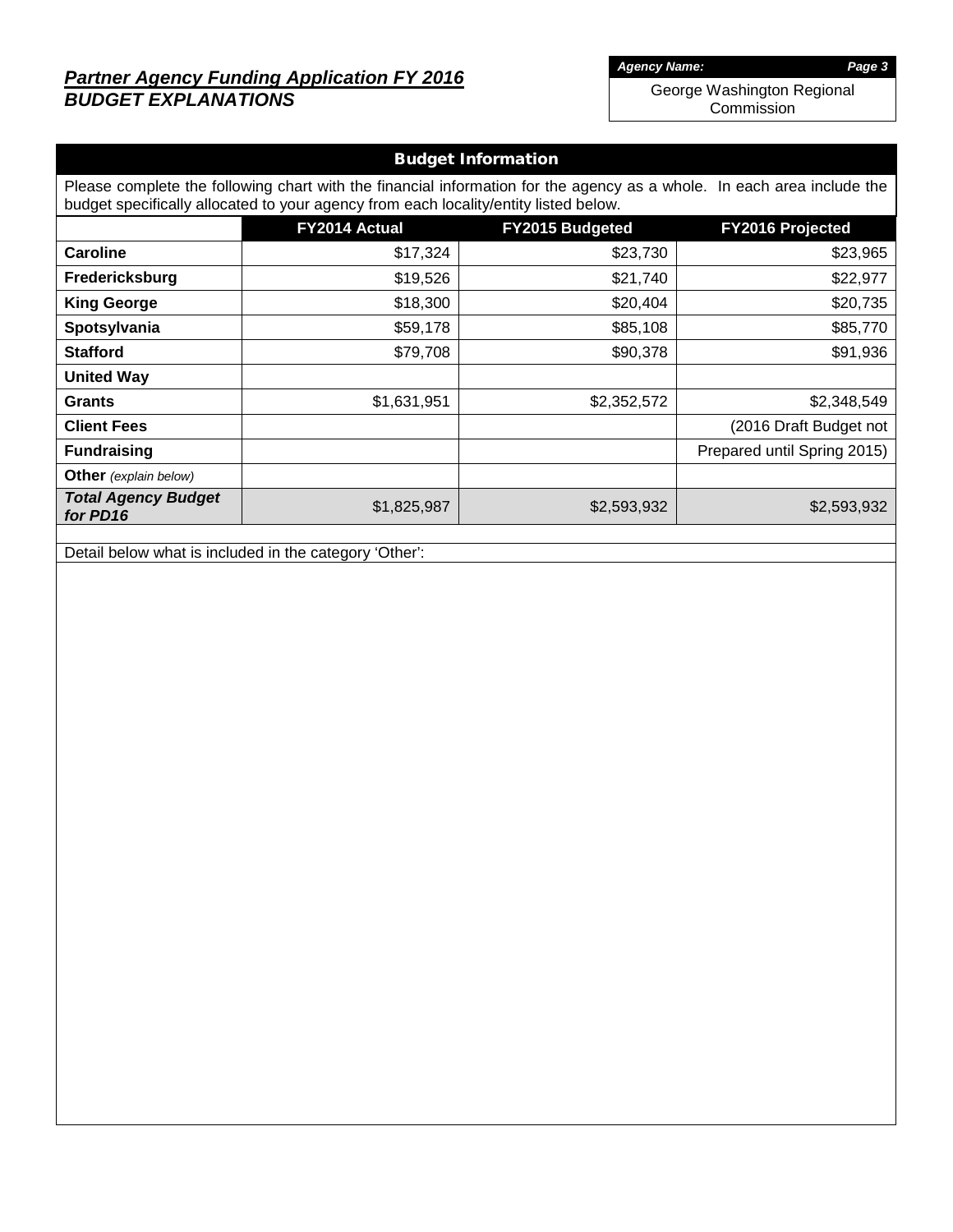## *Partner Agency Funding Application FY 2016 BUDGET EXPLANATIONS*

*Agency Name: Page 4*

George Washington Regional Commission

Please detail below any legislative initiatives or issues that may impact the agency for the upcoming year and how you are planning for them. This could include new legislation that may increase or decrease projected funding at any level (Federal/State/Local), or could affect grants or designated funds as they are currently received. If you are aware of "outside" funding sources that will expire or be reduced on a set cycle or date, please note those below and how you are planning for them.

At the present time the Commission is unaware of any legislative actions which may affect the agency program for the coming year. With the current year state budget deficit there may need to be downward adjustments when notified by state agencies.

Please detail below any identified agency needs or areas of concern that are currently not being addressed in your funding request. This could include training or technical assistance for specific areas, administrative support for a program or service, evaluation of current programs, or consultation for strategic planning, board support, or fundraising.

Not Applicable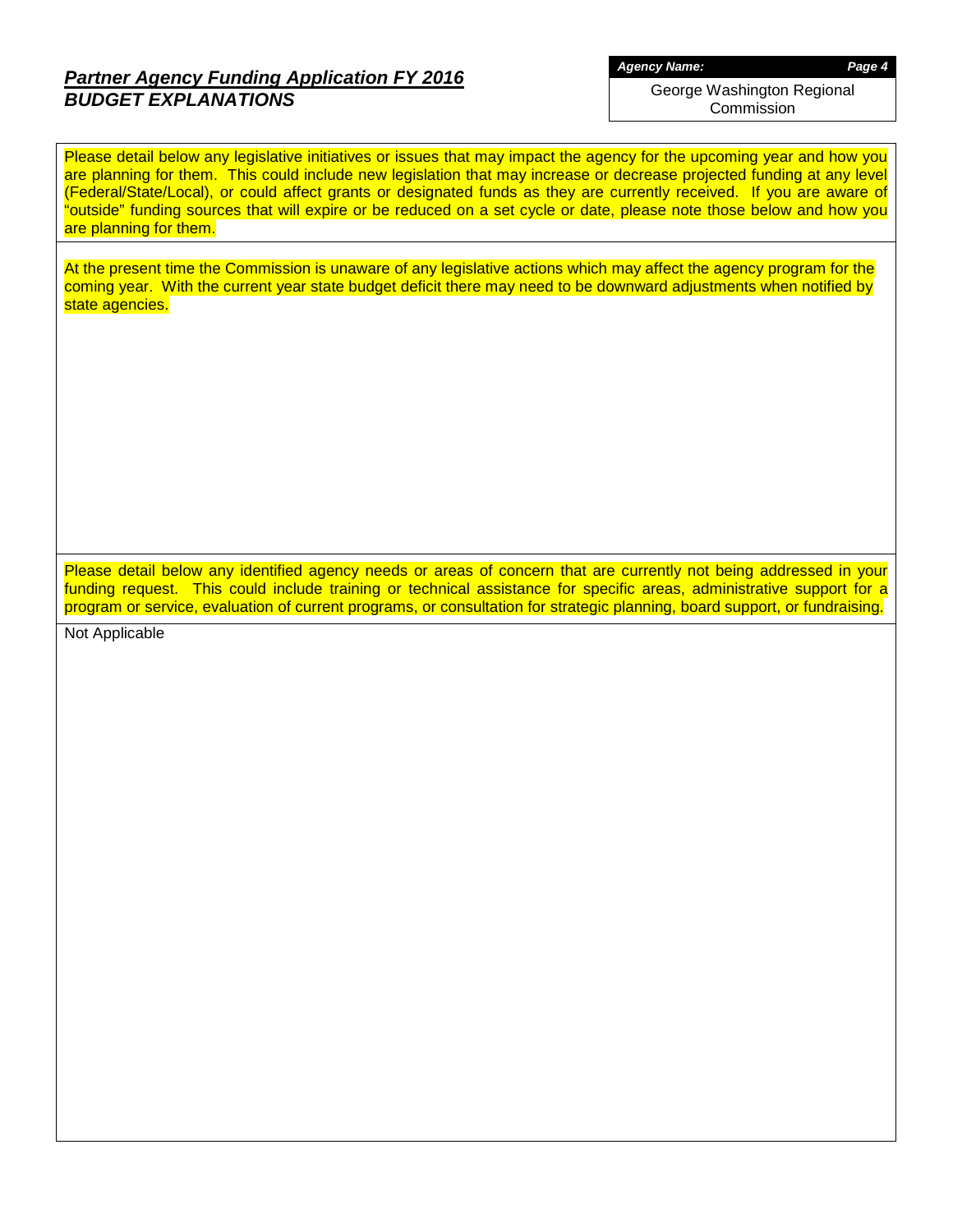# *Partner Agency Funding Application FY 2016 LOCALITY NOTES*

*Agency Name: Page 5*

George Washington Regional Commission

| Please use the area below to provide any locality specific notes or statements that may be relevant to your<br>application. |  |
|-----------------------------------------------------------------------------------------------------------------------------|--|
|                                                                                                                             |  |
| City of Fredericksburg:<br>None                                                                                             |  |
|                                                                                                                             |  |
| Caroline County:                                                                                                            |  |
| None                                                                                                                        |  |
| King George County:                                                                                                         |  |
| None                                                                                                                        |  |
| Spotsylvania County:<br>None                                                                                                |  |
|                                                                                                                             |  |
| <b>Stafford County:</b><br>None                                                                                             |  |
|                                                                                                                             |  |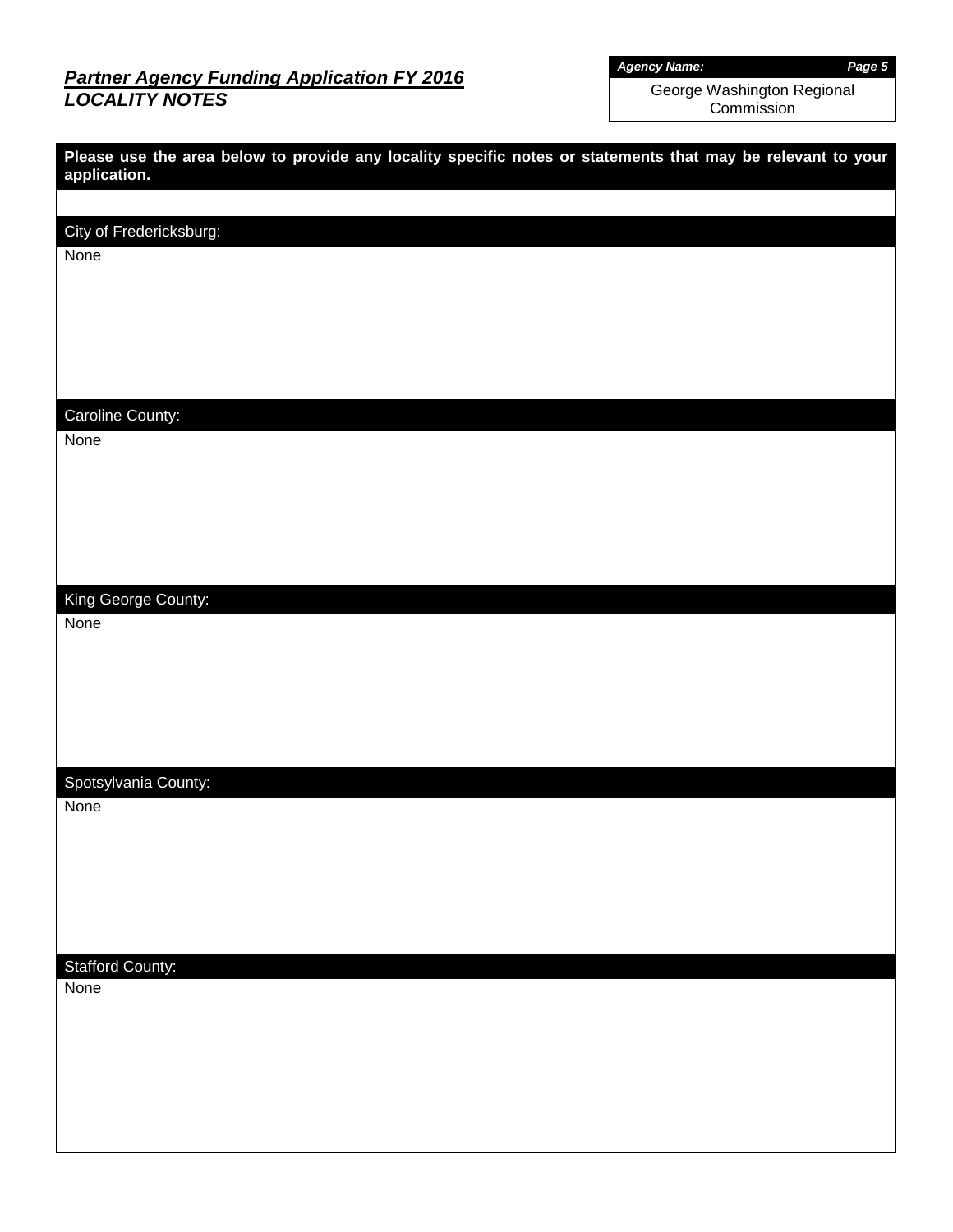GWRC/FAMPO Annual Work Plan

| A                                                                                              |                                                                                                                                                                                                  |                                     |             |  |  |  |  |  |  |  |
|------------------------------------------------------------------------------------------------|--------------------------------------------------------------------------------------------------------------------------------------------------------------------------------------------------|-------------------------------------|-------------|--|--|--|--|--|--|--|
|                                                                                                | Each agency submitting a funding request must fill out the following pages for each program                                                                                                      |                                     |             |  |  |  |  |  |  |  |
| serving citizens within the region and for which funding is requested. Any incomplete          |                                                                                                                                                                                                  |                                     |             |  |  |  |  |  |  |  |
|                                                                                                | applications or programs that do not have a full application will not be considered for funding.                                                                                                 |                                     |             |  |  |  |  |  |  |  |
| PLEASE do not include any unrequested information. Each locality reserves the right to request |                                                                                                                                                                                                  |                                     |             |  |  |  |  |  |  |  |
| additional information once the application has been submitted.                                |                                                                                                                                                                                                  |                                     |             |  |  |  |  |  |  |  |
| <b>Program Name:</b>                                                                           | <b>GWRC/FAMPO Annual Work Program</b>                                                                                                                                                            | Is this a new program?              | □ Yes X□ No |  |  |  |  |  |  |  |
| <b>Program Contact:</b>                                                                        | Tim Ware                                                                                                                                                                                         | <b>Executive Director</b><br>Title: |             |  |  |  |  |  |  |  |
| Telephone Number:                                                                              | (540) 373-2890                                                                                                                                                                                   |                                     |             |  |  |  |  |  |  |  |
| E-Mail Address:                                                                                | ware@gwregion.org                                                                                                                                                                                |                                     |             |  |  |  |  |  |  |  |
|                                                                                                |                                                                                                                                                                                                  |                                     |             |  |  |  |  |  |  |  |
| 1.                                                                                             | <b>Program Purpose/Description:</b> (the following description should not exceed 10 lines of text)                                                                                               |                                     |             |  |  |  |  |  |  |  |
|                                                                                                | As the designated Planning District Commission for the region comprising the City of Fredericksburg and the counties                                                                             |                                     |             |  |  |  |  |  |  |  |
|                                                                                                | of Caroline, King George, Spotsylvania and Stafford, the Commission's work program is carried out on behalf of                                                                                   |                                     |             |  |  |  |  |  |  |  |
|                                                                                                | Stafford and the other four localities in Planning District 16. FY 2016 Commission work program is the following:                                                                                |                                     |             |  |  |  |  |  |  |  |
|                                                                                                |                                                                                                                                                                                                  |                                     |             |  |  |  |  |  |  |  |
| ٠                                                                                              | Urban Transportation Planning (Under the policy direction of the Fredericksburg Area Metropolitan Planning Org)                                                                                  |                                     |             |  |  |  |  |  |  |  |
| ٠                                                                                              | Environmental Planning (Coastal Zone Management Program, Regional Stormwater Management)                                                                                                         |                                     |             |  |  |  |  |  |  |  |
| ٠                                                                                              | Other Regional Planning (Regional CoC, Regional All-Hazards Mitigation Plan Update), Local Grant admin)                                                                                          |                                     |             |  |  |  |  |  |  |  |
| $\bullet$<br>٠                                                                                 | GWRideConnect (the regional rideshare and transportation demand management program)<br>Planning Support for Localities (GIS, demographic analysis, land-use and transportation modeling, etc.)   |                                     |             |  |  |  |  |  |  |  |
|                                                                                                | Fiscal Agent Services (Rappahannock River Basin Commission)                                                                                                                                      |                                     |             |  |  |  |  |  |  |  |
|                                                                                                |                                                                                                                                                                                                  |                                     |             |  |  |  |  |  |  |  |
|                                                                                                |                                                                                                                                                                                                  |                                     |             |  |  |  |  |  |  |  |
|                                                                                                |                                                                                                                                                                                                  |                                     |             |  |  |  |  |  |  |  |
| 2.                                                                                             | Justification of Need: (Please state clearly why this service should be provided to the citizens of the region and why the localities should                                                     |                                     |             |  |  |  |  |  |  |  |
|                                                                                                | consider this funding request. If this is a new program, be sure to include the benefit to the region for funding a new request. The following                                                   |                                     |             |  |  |  |  |  |  |  |
|                                                                                                | should not exceed 10 lines of text, and should include the most recent data available.)<br>Urban and Rural Transportation Planning Funds (FHWA PL, FTA 5303 and FHWA SPR) requiring a 20 percent |                                     |             |  |  |  |  |  |  |  |
| $\bullet$<br>local match                                                                       |                                                                                                                                                                                                  |                                     |             |  |  |  |  |  |  |  |
| $\bullet$                                                                                      | Rideshare Grant from the Department of Rail and Public Transportation to fund GWRideConnect (20 percent local                                                                                    |                                     |             |  |  |  |  |  |  |  |
| match)                                                                                         |                                                                                                                                                                                                  |                                     |             |  |  |  |  |  |  |  |
|                                                                                                | Coastal Zone Management grants (two) from the Department of Environmental Quality (50 percent local match)                                                                                       |                                     |             |  |  |  |  |  |  |  |
|                                                                                                | Continuum of Care and HMIS (25 percent local match)                                                                                                                                              |                                     |             |  |  |  |  |  |  |  |
|                                                                                                |                                                                                                                                                                                                  |                                     |             |  |  |  |  |  |  |  |
|                                                                                                |                                                                                                                                                                                                  |                                     |             |  |  |  |  |  |  |  |
|                                                                                                |                                                                                                                                                                                                  |                                     |             |  |  |  |  |  |  |  |
|                                                                                                |                                                                                                                                                                                                  |                                     |             |  |  |  |  |  |  |  |
|                                                                                                |                                                                                                                                                                                                  |                                     |             |  |  |  |  |  |  |  |
|                                                                                                |                                                                                                                                                                                                  |                                     |             |  |  |  |  |  |  |  |
| 3.                                                                                             | Program Collaboration: (The following should describe, in detail, examples of collaborative efforts and key partnerships between your                                                            |                                     |             |  |  |  |  |  |  |  |
|                                                                                                | program and other programs or agencies in the area, and should not exceed 10 lines of text.)                                                                                                     |                                     |             |  |  |  |  |  |  |  |
|                                                                                                |                                                                                                                                                                                                  |                                     |             |  |  |  |  |  |  |  |
|                                                                                                |                                                                                                                                                                                                  |                                     |             |  |  |  |  |  |  |  |
| Information in this area not needed                                                            |                                                                                                                                                                                                  |                                     |             |  |  |  |  |  |  |  |
|                                                                                                |                                                                                                                                                                                                  |                                     |             |  |  |  |  |  |  |  |
|                                                                                                |                                                                                                                                                                                                  |                                     |             |  |  |  |  |  |  |  |
|                                                                                                |                                                                                                                                                                                                  |                                     |             |  |  |  |  |  |  |  |
|                                                                                                |                                                                                                                                                                                                  |                                     |             |  |  |  |  |  |  |  |
|                                                                                                |                                                                                                                                                                                                  |                                     |             |  |  |  |  |  |  |  |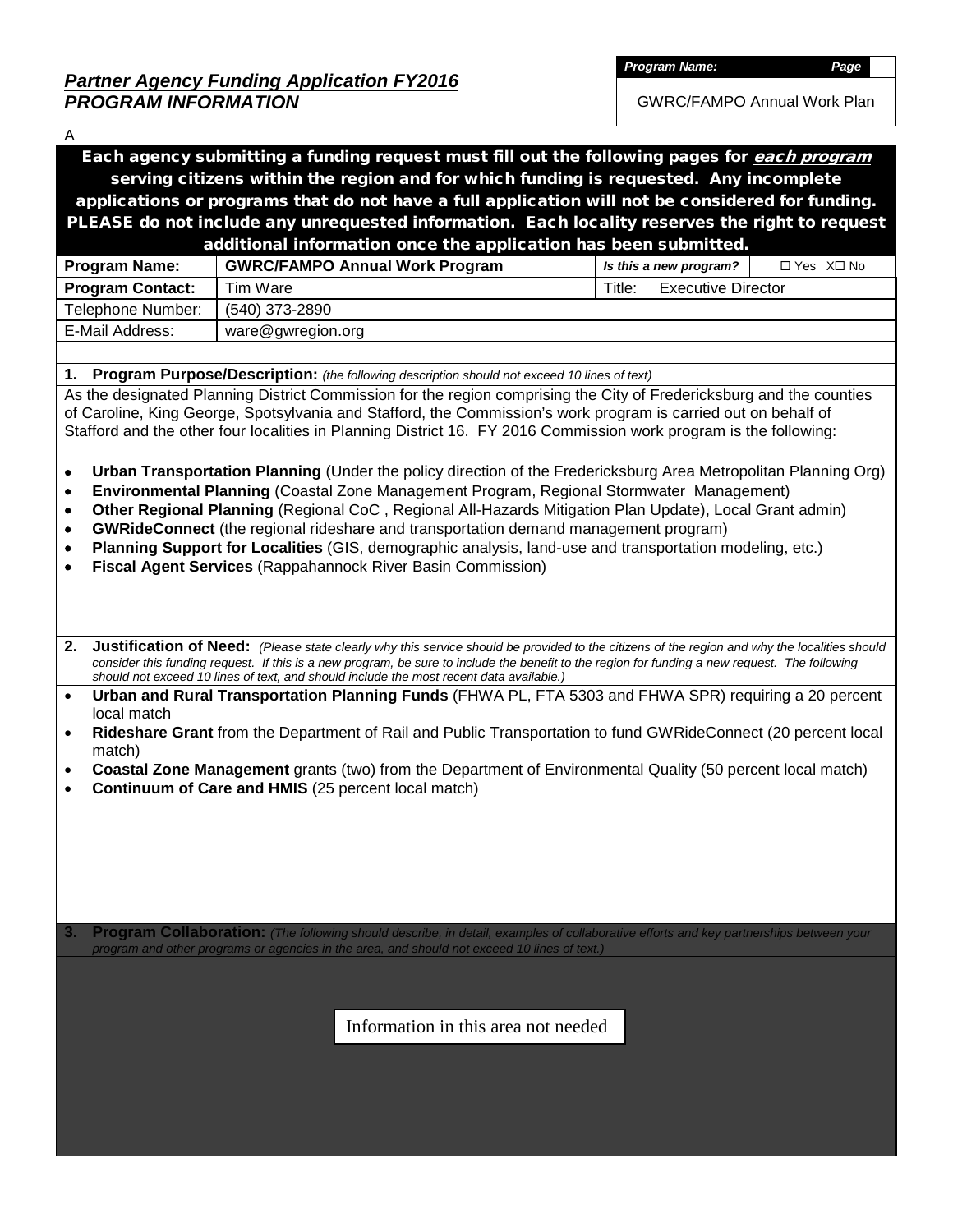*Program Name: Page*

GWRC/FAMPO Annual Work Plan

**4. Program Audience and Service Delivery:** *(The following should describe the program's intended audience or client base and how those clients are served. This should include the location of the service and what geographic areas are served or targeted for service. If your program has specific entry or application criteria, please describe it below. Please do not exceed 10 lines of text.)*

Information in this area not needed

**5. Client Fees:** *(Please describe the fees clients must pay for the services provided in this program, and how those fees are determined.)*

**6.** Budget Information: (Please complete the following chart with the financial information for this program. In each area include the dollars *specifically allocated/requested for this program.)*

|                                         | FY2014 Actual | FY2015 Budgeted | FY2016 Projected           |
|-----------------------------------------|---------------|-----------------|----------------------------|
| Caroline                                | \$14,821      | \$16,317        | \$16,604                   |
| Fredericksburg                          | \$13,103      | \$14,584        | \$15,736                   |
| <b>King George</b>                      | \$11,998      | \$13,421        | \$13,775                   |
| Spotsylvania                            | \$48,872      | \$69,795        | \$70,707                   |
| <b>Stafford</b>                         | \$67,390      | \$74,385        | \$76,103                   |
| <b>United Way</b>                       |               |                 | The Commission's 2015      |
| <b>Grants</b>                           | \$1,591,912   | \$2,266,298     | Draft Budget will not be   |
| <b>Client Fees</b>                      |               |                 | Prepared until Spring 2015 |
| <b>Fundraising</b>                      |               |                 |                            |
| <b>Other</b>                            |               |                 |                            |
| <b>Total Program Budget</b><br>for PD16 | \$1,748,096   | \$2,454,800     |                            |

**Please indicate, in detail, reasons for increases or decreases in the amounts requested for FY2016. Include whether these changes come from increases in personnel, benefits, or operating expenses. If an increase is being requested, please describe the impact not receiving an increase would have on the program. In particular, please describe in detail if any increase is sought for new positions or personnel.**

The increase in projected contributions from local government is a result of the manner in which local calculations is calculated. The contribution rate of \$0.6433 is based on per capita population.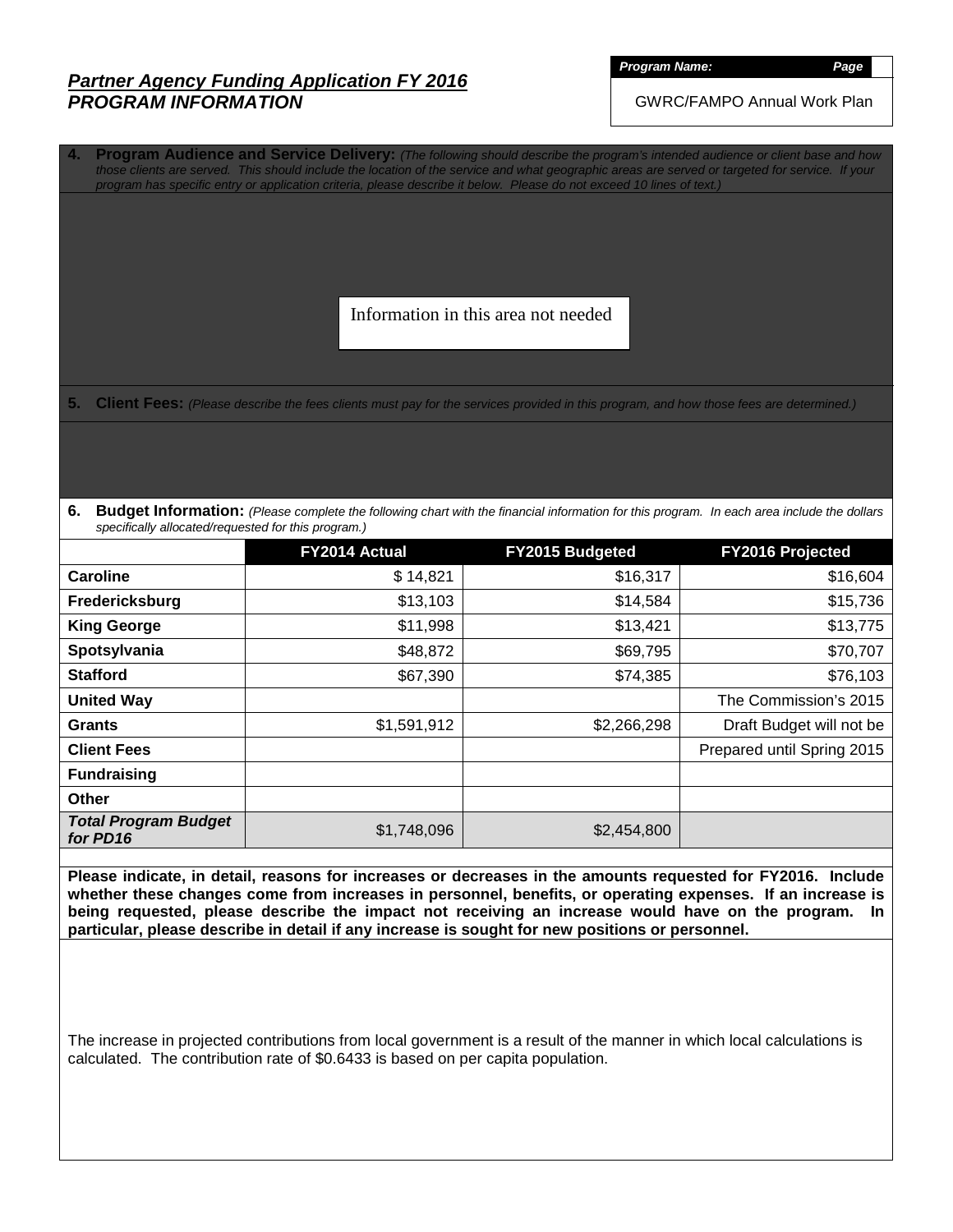| <b>Program Name</b> |  |
|---------------------|--|
|                     |  |
|                     |  |

*Program Name: Page*

GWRC/FAMPO Annual Work Plan

**7. Goals, Objectives, & Evaluation:** *(Please provide the following information regarding the goals and objectives for your program. Space has been provided for two goals, with two objectives per goal. If your agency is funded by the United Way, please include a copy of your Logic Model for this program as a supplemental attachment. Individual descriptions should not exceed 5 lines of text.)*

**Program Goal 1:**

**Objectives: 1a. 1b. Program Goal 2: Objectives: 2a. 2b.** Information in this area not needed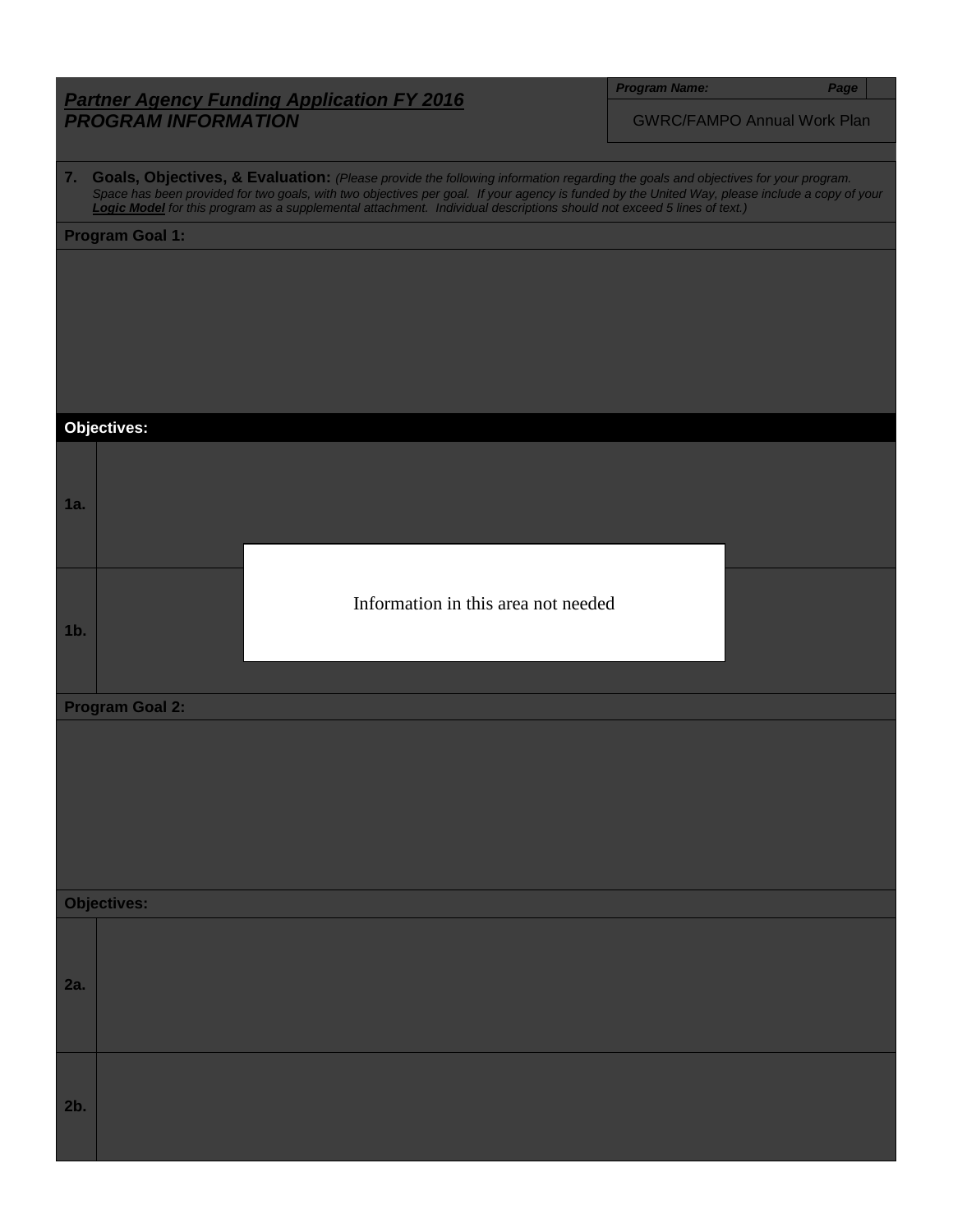| <b>Partner Agency Funding Application FY 2016</b>                                                                                         | <b>Program Name:</b>               | Page |
|-------------------------------------------------------------------------------------------------------------------------------------------|------------------------------------|------|
| <b>PROGRAM INFORMATION</b>                                                                                                                | <b>GWRC/FAMPO Annual Work Plan</b> |      |
|                                                                                                                                           |                                    |      |
| Evaluation Method: (Please describe the method used to measure the above goals/objectives. Please do not exceed 10 lines of text.)        |                                    |      |
|                                                                                                                                           |                                    |      |
|                                                                                                                                           |                                    |      |
|                                                                                                                                           |                                    |      |
|                                                                                                                                           |                                    |      |
|                                                                                                                                           |                                    |      |
|                                                                                                                                           |                                    |      |
|                                                                                                                                           |                                    |      |
|                                                                                                                                           |                                    |      |
|                                                                                                                                           |                                    |      |
|                                                                                                                                           |                                    |      |
|                                                                                                                                           |                                    |      |
| 8.<br>Outcome Data: (Please give the most recent outcome data for the objectives above. Indicate below what time period the data covers.) |                                    |      |
| <b>Data Collection Period:</b>                                                                                                            |                                    |      |
| Objective 1a.                                                                                                                             |                                    |      |
| Information in this area not needed                                                                                                       |                                    |      |
|                                                                                                                                           |                                    |      |
|                                                                                                                                           |                                    |      |
|                                                                                                                                           |                                    |      |
|                                                                                                                                           |                                    |      |
| Objective 1b.                                                                                                                             |                                    |      |
|                                                                                                                                           |                                    |      |
|                                                                                                                                           |                                    |      |
|                                                                                                                                           |                                    |      |
|                                                                                                                                           |                                    |      |
|                                                                                                                                           |                                    |      |
| Objective 2a.                                                                                                                             |                                    |      |
|                                                                                                                                           |                                    |      |
|                                                                                                                                           |                                    |      |
|                                                                                                                                           |                                    |      |
|                                                                                                                                           |                                    |      |
| Objective 2b.                                                                                                                             |                                    |      |
|                                                                                                                                           |                                    |      |
|                                                                                                                                           |                                    |      |
|                                                                                                                                           |                                    |      |
|                                                                                                                                           |                                    |      |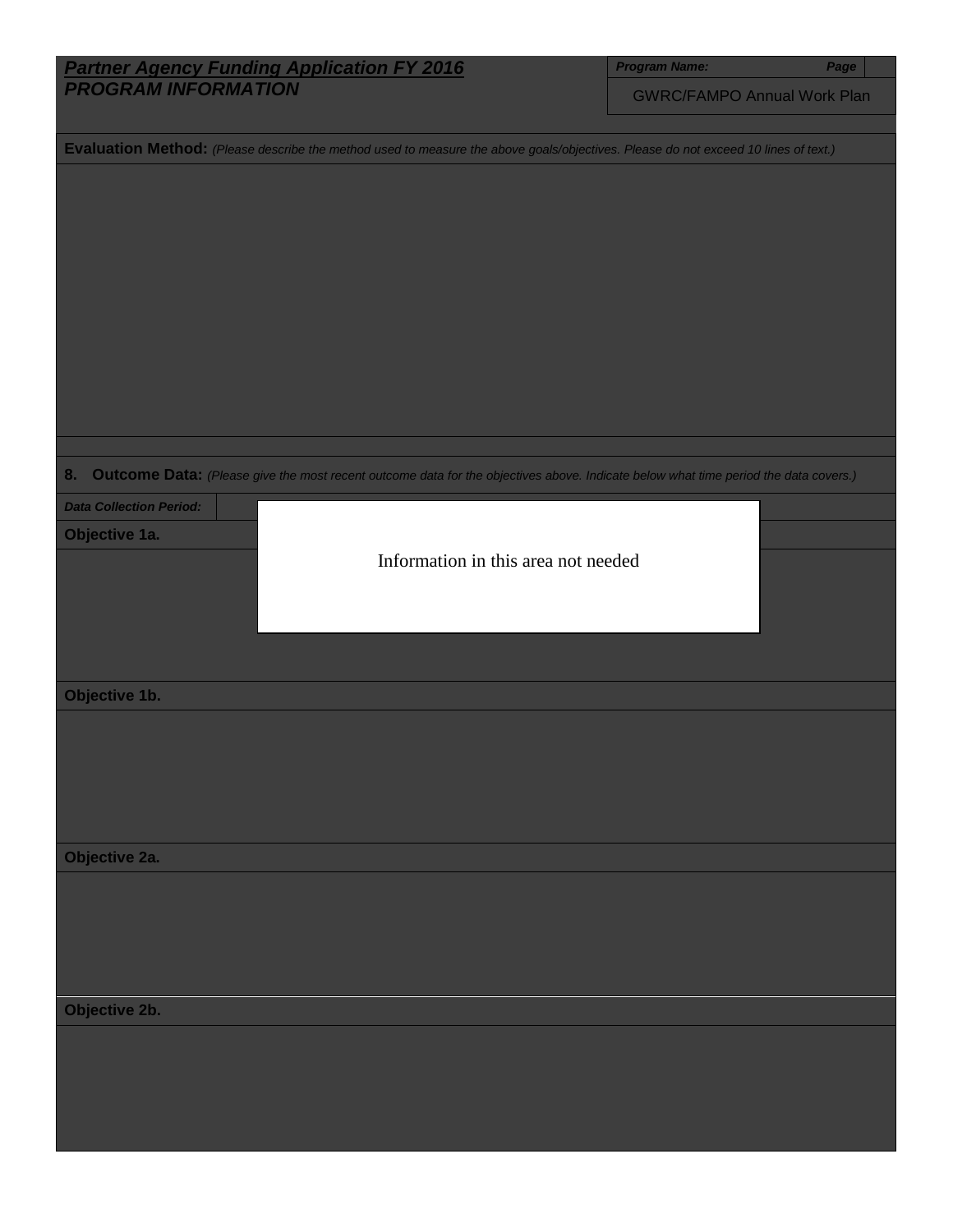*Program Name: Page*

GWRC/FAMPO Annual Work Plan

**9. Program Goal Updates:** *(Please provide a brief description of the current status of your program goal(s), given your outcome data. For example, if reported data was well below the stated outcome measure, please indicate why you feel that is the case. Also, include how your outcome data will influence or modify the program for the upcoming fiscal year. These descriptions should not exceed 20 lines of text.)*

#### **Program Goal 1:**

Information in this area not needed

**Program Goal 2:**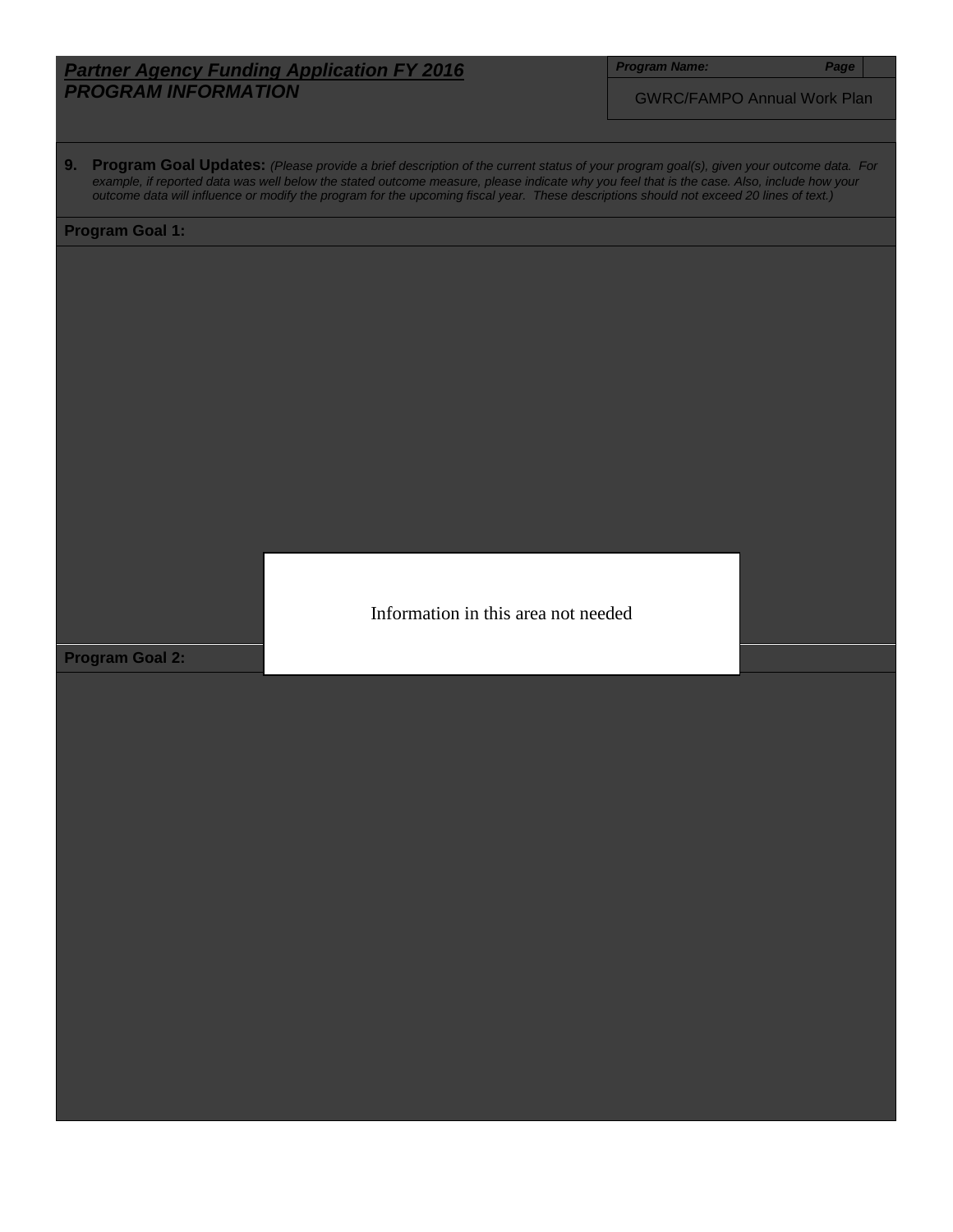| <b>Program Name:</b><br><b>Partner Agency Funding Application FY 2016</b><br>Page<br><b>PROGRAM INFORMATION</b><br><b>GWRC/FAMPO Annual Work Plan</b><br>10. Community Impact: (Please provide at least two examples of how your services have impacted members of our community. This<br>description should not exceed 20 lines of text.)<br>Information in this area not needed<br>11. Collaborative Impact: (Please describe how the community would be impacted if your agency were dissolved or merged with another<br>partner agency. This description should not exceed 20 lines of text.) |
|---------------------------------------------------------------------------------------------------------------------------------------------------------------------------------------------------------------------------------------------------------------------------------------------------------------------------------------------------------------------------------------------------------------------------------------------------------------------------------------------------------------------------------------------------------------------------------------------------|
|                                                                                                                                                                                                                                                                                                                                                                                                                                                                                                                                                                                                   |
|                                                                                                                                                                                                                                                                                                                                                                                                                                                                                                                                                                                                   |
|                                                                                                                                                                                                                                                                                                                                                                                                                                                                                                                                                                                                   |
|                                                                                                                                                                                                                                                                                                                                                                                                                                                                                                                                                                                                   |
|                                                                                                                                                                                                                                                                                                                                                                                                                                                                                                                                                                                                   |
|                                                                                                                                                                                                                                                                                                                                                                                                                                                                                                                                                                                                   |
|                                                                                                                                                                                                                                                                                                                                                                                                                                                                                                                                                                                                   |
|                                                                                                                                                                                                                                                                                                                                                                                                                                                                                                                                                                                                   |
|                                                                                                                                                                                                                                                                                                                                                                                                                                                                                                                                                                                                   |
|                                                                                                                                                                                                                                                                                                                                                                                                                                                                                                                                                                                                   |
|                                                                                                                                                                                                                                                                                                                                                                                                                                                                                                                                                                                                   |
|                                                                                                                                                                                                                                                                                                                                                                                                                                                                                                                                                                                                   |
|                                                                                                                                                                                                                                                                                                                                                                                                                                                                                                                                                                                                   |
|                                                                                                                                                                                                                                                                                                                                                                                                                                                                                                                                                                                                   |
|                                                                                                                                                                                                                                                                                                                                                                                                                                                                                                                                                                                                   |
|                                                                                                                                                                                                                                                                                                                                                                                                                                                                                                                                                                                                   |
|                                                                                                                                                                                                                                                                                                                                                                                                                                                                                                                                                                                                   |
|                                                                                                                                                                                                                                                                                                                                                                                                                                                                                                                                                                                                   |
|                                                                                                                                                                                                                                                                                                                                                                                                                                                                                                                                                                                                   |
|                                                                                                                                                                                                                                                                                                                                                                                                                                                                                                                                                                                                   |
|                                                                                                                                                                                                                                                                                                                                                                                                                                                                                                                                                                                                   |
|                                                                                                                                                                                                                                                                                                                                                                                                                                                                                                                                                                                                   |
|                                                                                                                                                                                                                                                                                                                                                                                                                                                                                                                                                                                                   |
|                                                                                                                                                                                                                                                                                                                                                                                                                                                                                                                                                                                                   |
|                                                                                                                                                                                                                                                                                                                                                                                                                                                                                                                                                                                                   |
|                                                                                                                                                                                                                                                                                                                                                                                                                                                                                                                                                                                                   |
|                                                                                                                                                                                                                                                                                                                                                                                                                                                                                                                                                                                                   |
|                                                                                                                                                                                                                                                                                                                                                                                                                                                                                                                                                                                                   |
|                                                                                                                                                                                                                                                                                                                                                                                                                                                                                                                                                                                                   |
|                                                                                                                                                                                                                                                                                                                                                                                                                                                                                                                                                                                                   |
|                                                                                                                                                                                                                                                                                                                                                                                                                                                                                                                                                                                                   |
|                                                                                                                                                                                                                                                                                                                                                                                                                                                                                                                                                                                                   |
|                                                                                                                                                                                                                                                                                                                                                                                                                                                                                                                                                                                                   |
|                                                                                                                                                                                                                                                                                                                                                                                                                                                                                                                                                                                                   |
|                                                                                                                                                                                                                                                                                                                                                                                                                                                                                                                                                                                                   |
|                                                                                                                                                                                                                                                                                                                                                                                                                                                                                                                                                                                                   |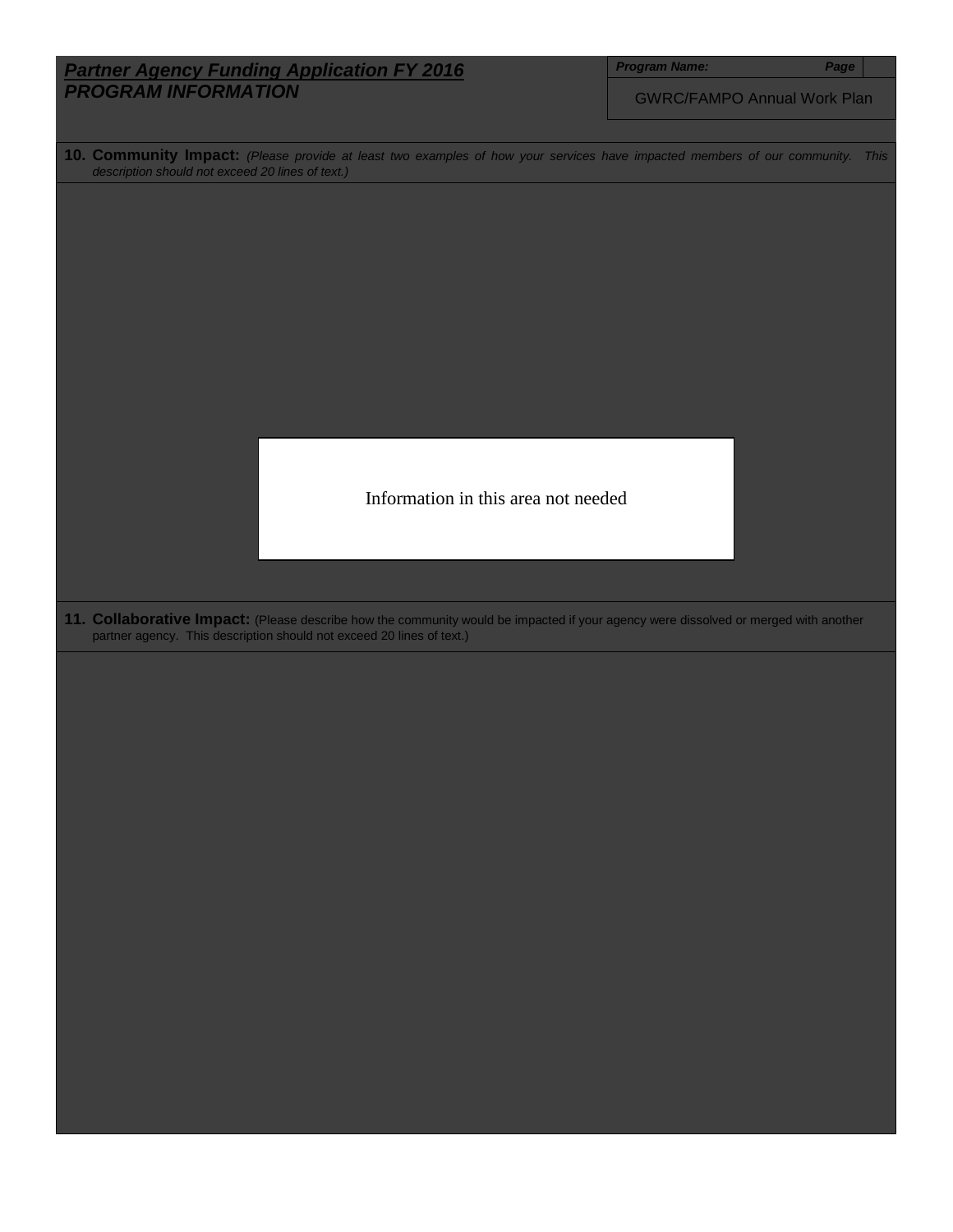# *Agency Funding Application FY 2016 E DATA*

*Program Name:*

GWRC/FAMPO Annual Worl

| iervice Data: |               |                     | <b>Service Period:</b><br>to |               |                                     |                                   |              |                 |                           |  |  |
|---------------|---------------|---------------------|------------------------------|---------------|-------------------------------------|-----------------------------------|--------------|-----------------|---------------------------|--|--|
|               |               | <b>Total Served</b> |                              | <b>Gender</b> | Race                                |                                   |              |                 |                           |  |  |
| Berved        | <b>FY2014</b> | FY2016*             | <b>Male</b>                  | <b>Female</b> | <b>Caucasian</b>                    | <b>African</b><br><b>American</b> | <b>Asian</b> | <b>Hispanic</b> | <b>American</b><br>Indian |  |  |
| burg          |               |                     |                              |               |                                     |                                   |              |                 |                           |  |  |
|               |               |                     |                              |               |                                     |                                   |              |                 |                           |  |  |
| ge            |               |                     |                              |               | Information in this area not needed |                                   |              |                 |                           |  |  |
| hia           |               |                     |                              |               |                                     |                                   |              |                 |                           |  |  |
|               |               |                     |                              |               |                                     |                                   |              |                 |                           |  |  |
|               |               |                     |                              |               |                                     |                                   |              |                 |                           |  |  |
|               | N/A           | N/A                 |                              |               |                                     |                                   |              |                 |                           |  |  |

 *clude the projected number to be served in each locality for the upcoming fiscal year.*

|               |         | <b>Age Groups</b> |           |           |           |           |                                     |        |                          | <b>Income Levels</b>    |                         |                         |  |  |
|---------------|---------|-------------------|-----------|-----------|-----------|-----------|-------------------------------------|--------|--------------------------|-------------------------|-------------------------|-------------------------|--|--|
| <b>Served</b> | $0 - 4$ | $5 - 10$          | $11 - 13$ | $14 - 18$ | $19 - 25$ | $26 - 40$ | $41 - 60$                           | $60 +$ | <b>Under</b><br>\$10,000 | $$10,000 -$<br>\$19,000 | $$20,000 -$<br>\$39,000 | $$40,000 -$<br>\$59,000 |  |  |
| sburg         |         |                   |           |           |           |           |                                     |        |                          |                         |                         |                         |  |  |
|               |         |                   |           |           |           |           |                                     |        |                          |                         |                         |                         |  |  |
| ge            |         |                   |           |           |           |           | Information in this area not needed |        |                          |                         |                         |                         |  |  |
| hia           |         |                   |           |           |           |           |                                     |        |                          |                         |                         |                         |  |  |
|               |         |                   |           |           |           |           |                                     |        |                          |                         |                         |                         |  |  |
|               |         |                   |           |           |           |           |                                     |        |                          |                         |                         |                         |  |  |
|               |         |                   |           |           |           |           |                                     |        |                          |                         |                         |                         |  |  |

 **scribe below your data collection methodology and tracking measures. Indicate systems or processes that are used and re**  lease also describe how your projections are determined for the upcoming year. If any of the above information is not availal  **hy:**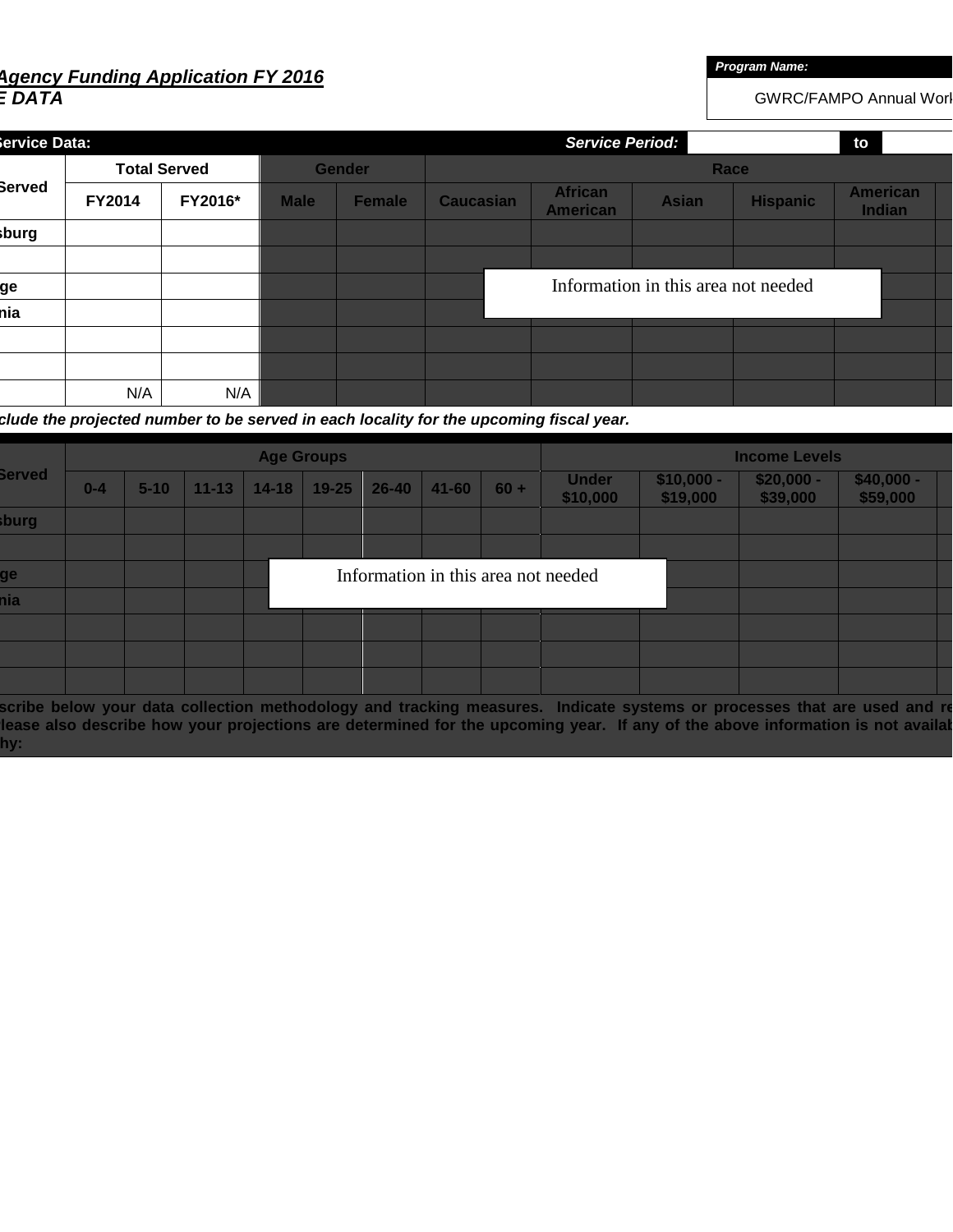*Program Name: Page*

Regional Legislative Liaison Program

Each agency submitting a funding request must fill out the following pages for *each program* serving citizens within the region and for which funding is requested. Any incomplete applications or programs that do not have a full application will not be considered for funding. PLEASE do not include any unrequested information. Each locality reserves the right to request additional information once the application has been submitted.

| <b>Program Name:</b>    | Regional Legislative Liaison program  |        | Is this a new program? | $\Box$ Yes $X \Box$ No |
|-------------------------|---------------------------------------|--------|------------------------|------------------------|
| <b>Program Contact:</b> | Eldon James, Eldon James & Associates | Title: | Principal              |                        |
| Telephone Number:       | (540) 775-5422                        |        |                        |                        |
| E-Mail Address:         | Eldon@eldonjamesassociates.com        |        |                        |                        |
|                         |                                       |        |                        |                        |

**12. Program Purpose/Description:** *(the following description should not exceed 10 lines of text)*

• To define a regional state legislative agenda for Planning District 16 and it's member localities and to promote the established legislative priorities among the members of the general assembly. Mr. James is a lobbyist who is duly registered as such with the Commonwealth of Virginia.

**13. Justification of Need:** *(Please state clearly why this service should be provided to the citizens of the region and why the localities should*  consider this funding request. If this is a new program, be sure to include the benefit to the region for funding a new request. The following *should not exceed 10 lines of text, and should include the most recent data available.)*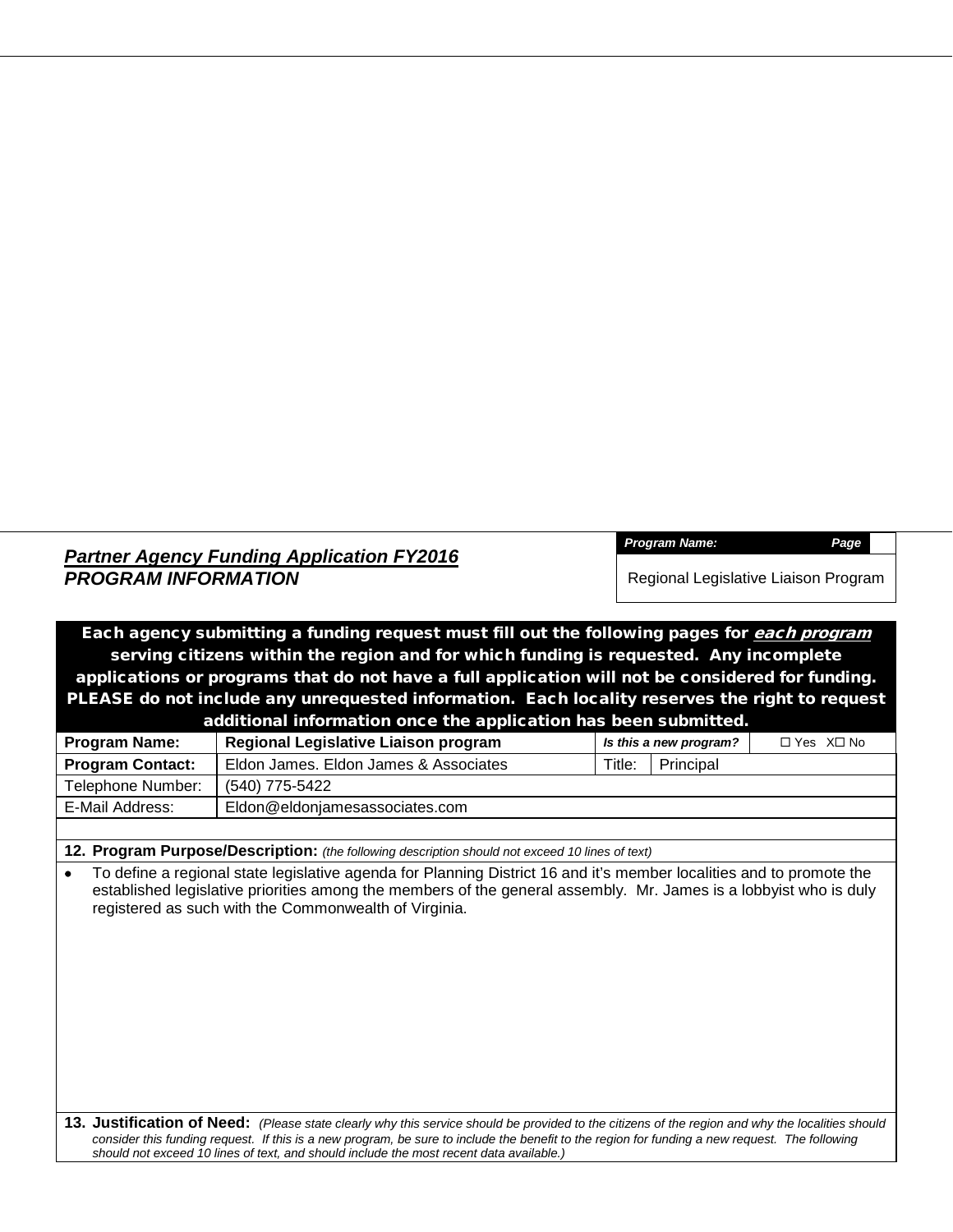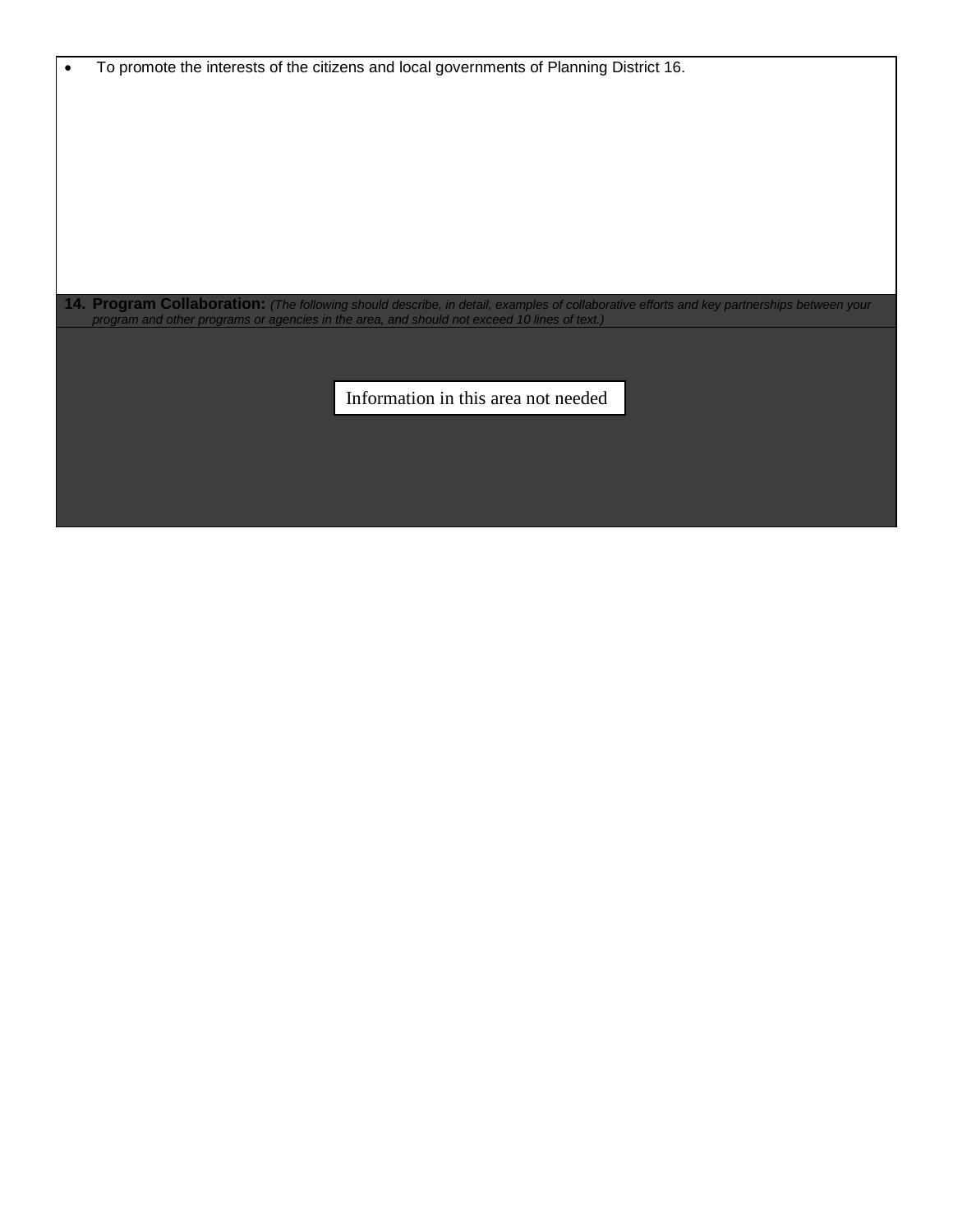*Program Name: Page*

Regional Legislative Liaison Program

**15. Program Audience and Service Delivery:** *(The following should describe the program's intended audience or client base and how those clients are served. This should include the location of the service and what geographic areas are served or targeted for service. If your program has specific entry or application criteria, please describe it below. Please do not exceed 10 lines of text.)*

Information in this area not needed

**16. Client Fees:** *(Please describe the fees clients must pay for the services provided in this program, and how those fees are determined.)*

**17. Budget Information:** *(Please complete the following chart with the financial information for this program. In each area include the dollars specifically allocated/requested for this program.)*

|                                         | FY2014 Actual | FY2015 Budgeted | FY2016 Projected |
|-----------------------------------------|---------------|-----------------|------------------|
| <b>Caroline</b>                         | \$5,000       | \$5,000         | \$5,000          |
| Fredericksburg                          | \$5,000       | \$5,000         | \$5,000          |
| <b>King George</b>                      | \$5,000       | \$5,000         | \$5,000          |
| Spotsylvania                            | \$5,000       | \$5,000         | \$5,000          |
| <b>Stafford</b>                         | \$5,000       | \$5,000         | \$5,000          |
| <b>United Way</b>                       |               |                 |                  |
| <b>Grants</b>                           |               |                 |                  |
| <b>Client Fees</b>                      |               |                 |                  |
| <b>Fundraising</b>                      |               |                 |                  |
| <b>Other</b>                            |               |                 |                  |
| <b>Total Program Budget</b><br>for PD16 | \$25,000      | \$25,000        | \$25,000         |

**Please indicate, in detail, reasons for increases or decreases in the amounts requested for FY2016. Include whether these changes come from increases in personnel, benefits, or operating expenses. If an increase is being requested, please describe the impact not receiving an increase would have on the program. In particular, please describe in detail if any increase is sought for new positions or personnel.**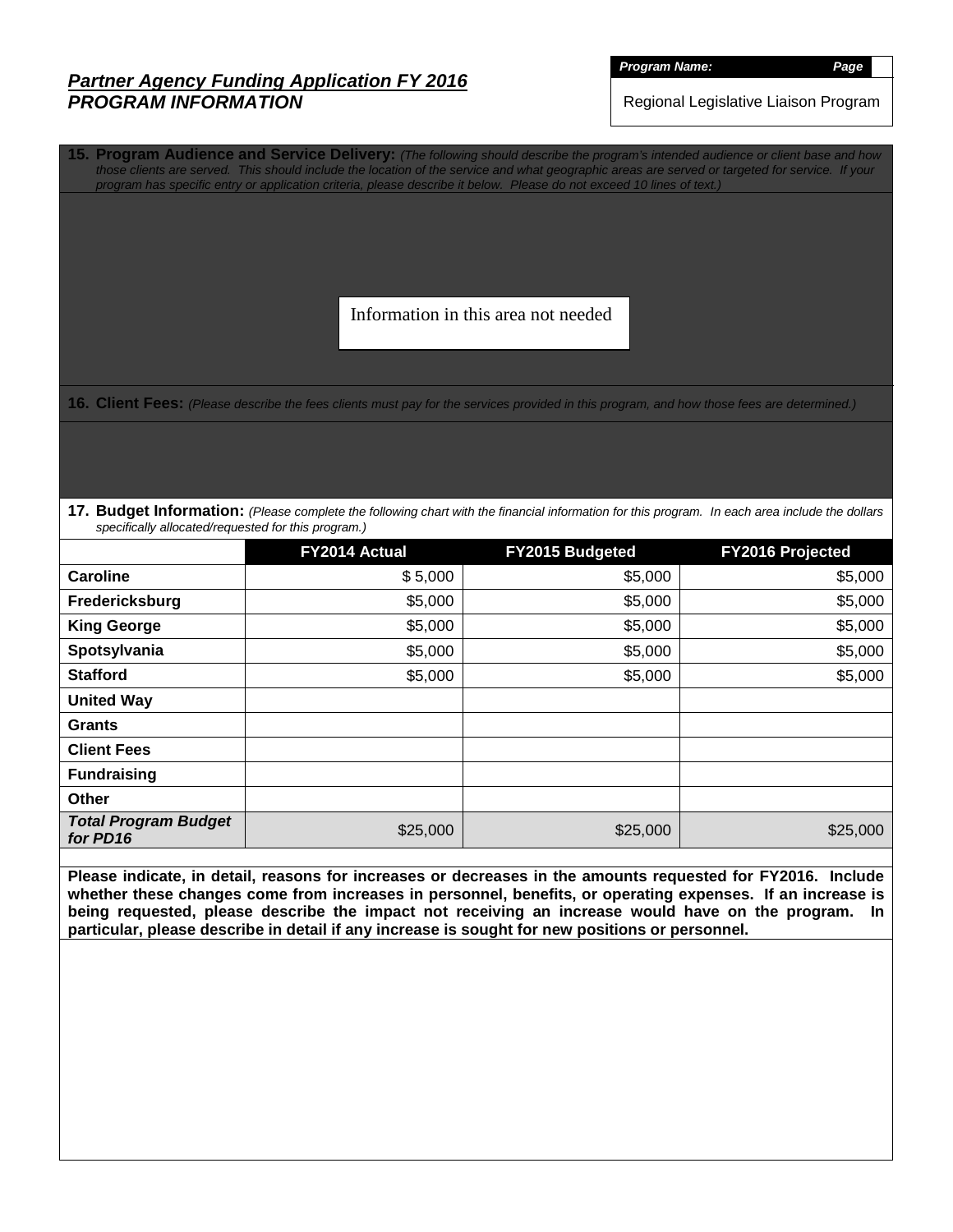|  | <b>Program Name</b> |  |
|--|---------------------|--|
|  |                     |  |

*Program Name: Page*

Regional Legislative Liaison Program

**18. Goals, Objectives, & Evaluation:** *(Please provide the following information regarding the goals and objectives for your program. Space has been provided for two goals, with two objectives per goal. If your agency is funded by the United Way, please include a copy of your Logic Model for this program as a supplemental attachment. Individual descriptions should not exceed 5 lines of text.)*

**Program Goal 1:**

**Objectives: 1a. 1b. Program Goal 2: Objectives: 2a. 2b.** Information in this area not needed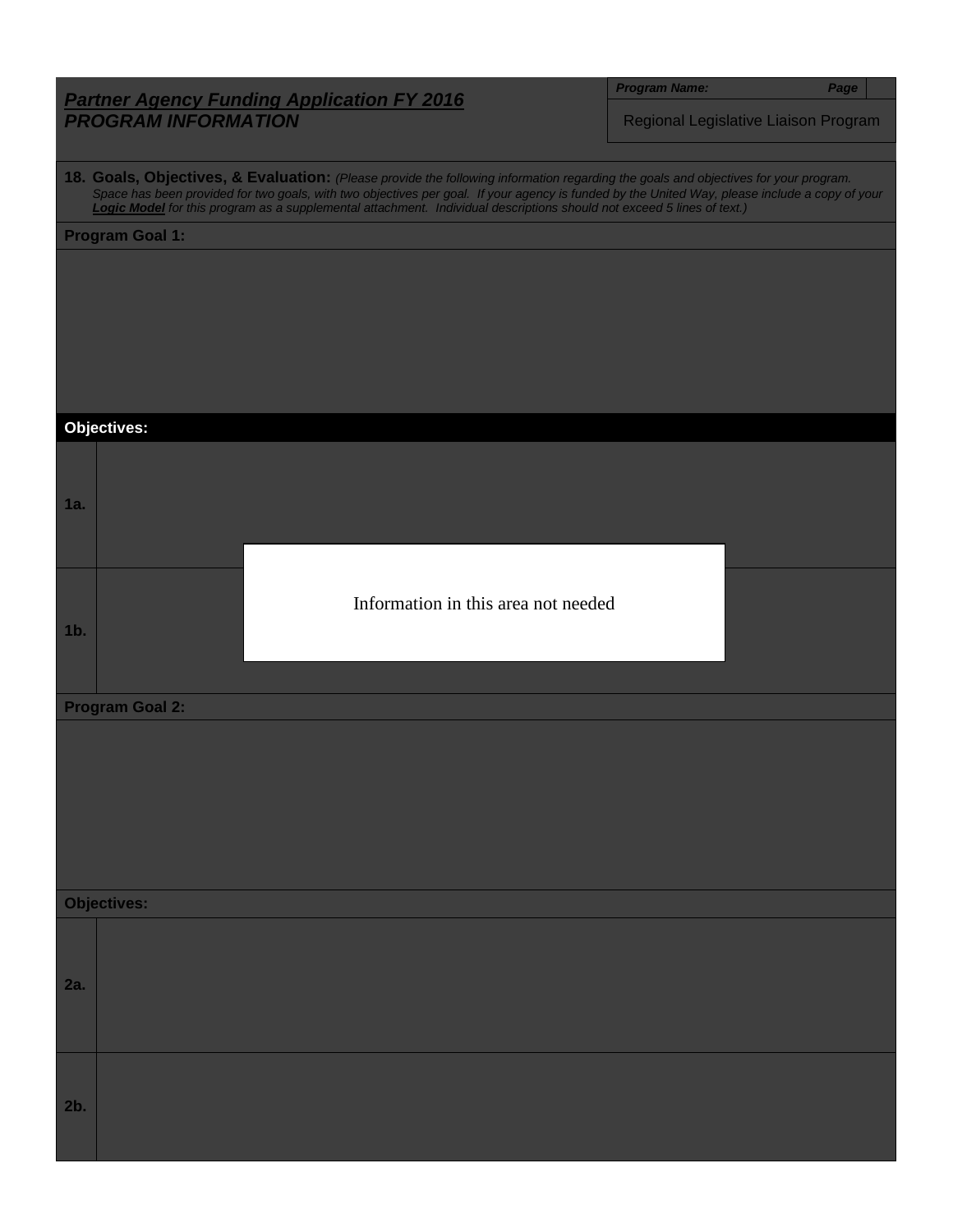|                                                                                                                                         | <b>Program Name:</b>                 | Page |  |
|-----------------------------------------------------------------------------------------------------------------------------------------|--------------------------------------|------|--|
| <b>Partner Agency Funding Application FY 2016</b><br>PROGRAM INFORMATION                                                                | Regional Legislative Liaison Program |      |  |
|                                                                                                                                         |                                      |      |  |
| Evaluation Method: (Please describe the method used to measure the above goals/objectives. Please do not exceed 10 lines of text.)      |                                      |      |  |
|                                                                                                                                         |                                      |      |  |
|                                                                                                                                         |                                      |      |  |
|                                                                                                                                         |                                      |      |  |
|                                                                                                                                         |                                      |      |  |
|                                                                                                                                         |                                      |      |  |
|                                                                                                                                         |                                      |      |  |
|                                                                                                                                         |                                      |      |  |
|                                                                                                                                         |                                      |      |  |
|                                                                                                                                         |                                      |      |  |
|                                                                                                                                         |                                      |      |  |
|                                                                                                                                         |                                      |      |  |
| 19. Outcome Data: (Please give the most recent outcome data for the objectives above. Indicate below what time period the data covers.) |                                      |      |  |
| <b>Data Collection Period:</b>                                                                                                          |                                      |      |  |
| Objective 1a.                                                                                                                           |                                      |      |  |
| Information in this area not needed                                                                                                     |                                      |      |  |
|                                                                                                                                         |                                      |      |  |
|                                                                                                                                         |                                      |      |  |
|                                                                                                                                         |                                      |      |  |
| Objective 1b.                                                                                                                           |                                      |      |  |
|                                                                                                                                         |                                      |      |  |
|                                                                                                                                         |                                      |      |  |
|                                                                                                                                         |                                      |      |  |
|                                                                                                                                         |                                      |      |  |
|                                                                                                                                         |                                      |      |  |
| Objective 2a.                                                                                                                           |                                      |      |  |
|                                                                                                                                         |                                      |      |  |
|                                                                                                                                         |                                      |      |  |
|                                                                                                                                         |                                      |      |  |
|                                                                                                                                         |                                      |      |  |
| Objective 2b.                                                                                                                           |                                      |      |  |
|                                                                                                                                         |                                      |      |  |
|                                                                                                                                         |                                      |      |  |
|                                                                                                                                         |                                      |      |  |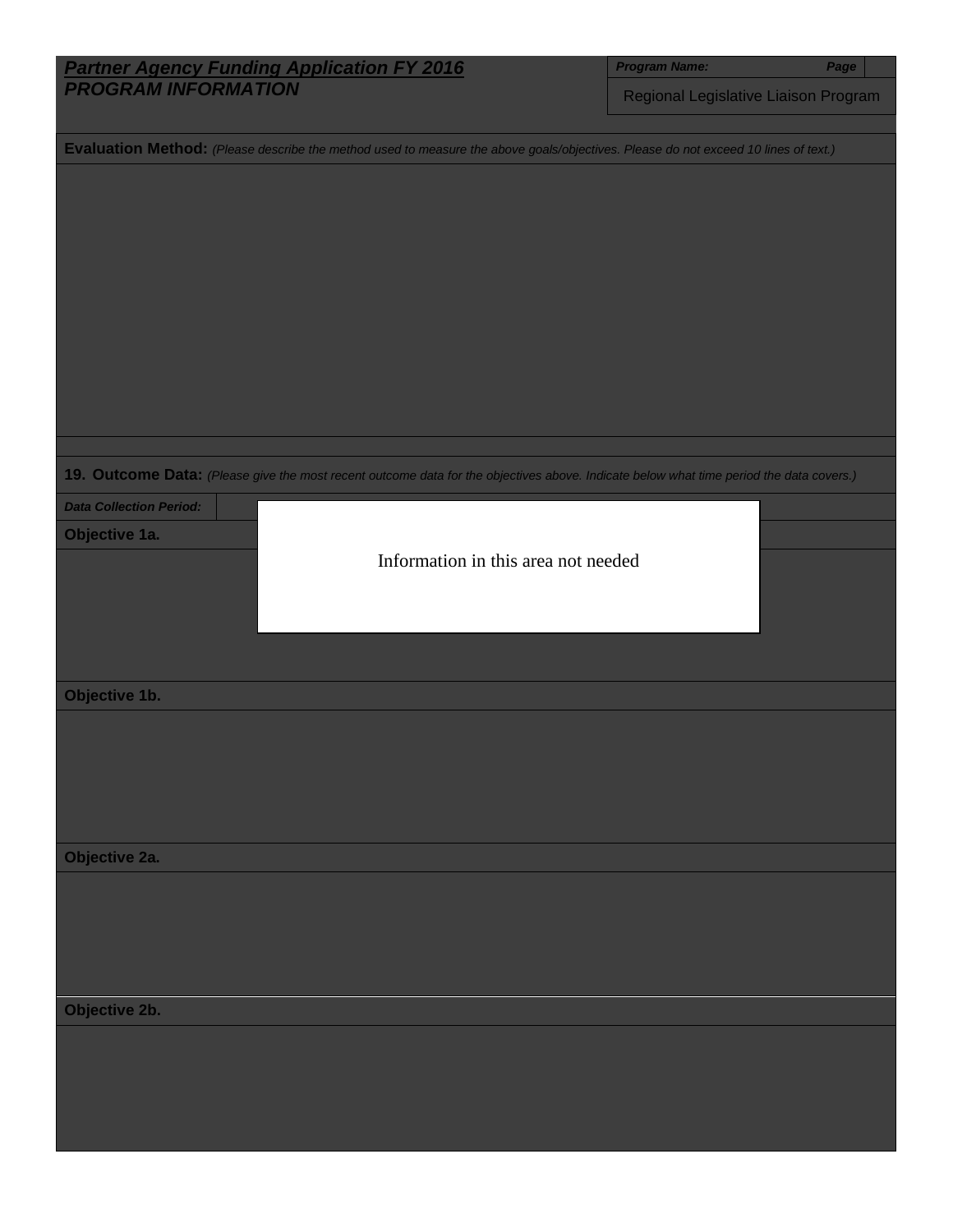*Program Name: Page*

Regional Legislative Liaison Program

**20. Program Goal Updates:** *(Please provide a brief description of the current status of your program goal(s), given your outcome data. For example, if reported data was well below the stated outcome measure, please indicate why you feel that is the case. Also, include how your outcome data will influence or modify the program for the upcoming fiscal year. These descriptions should not exceed 20 lines of text.)*

#### **Program Goal 1:**

Information in this area not needed

**Program Goal 2:**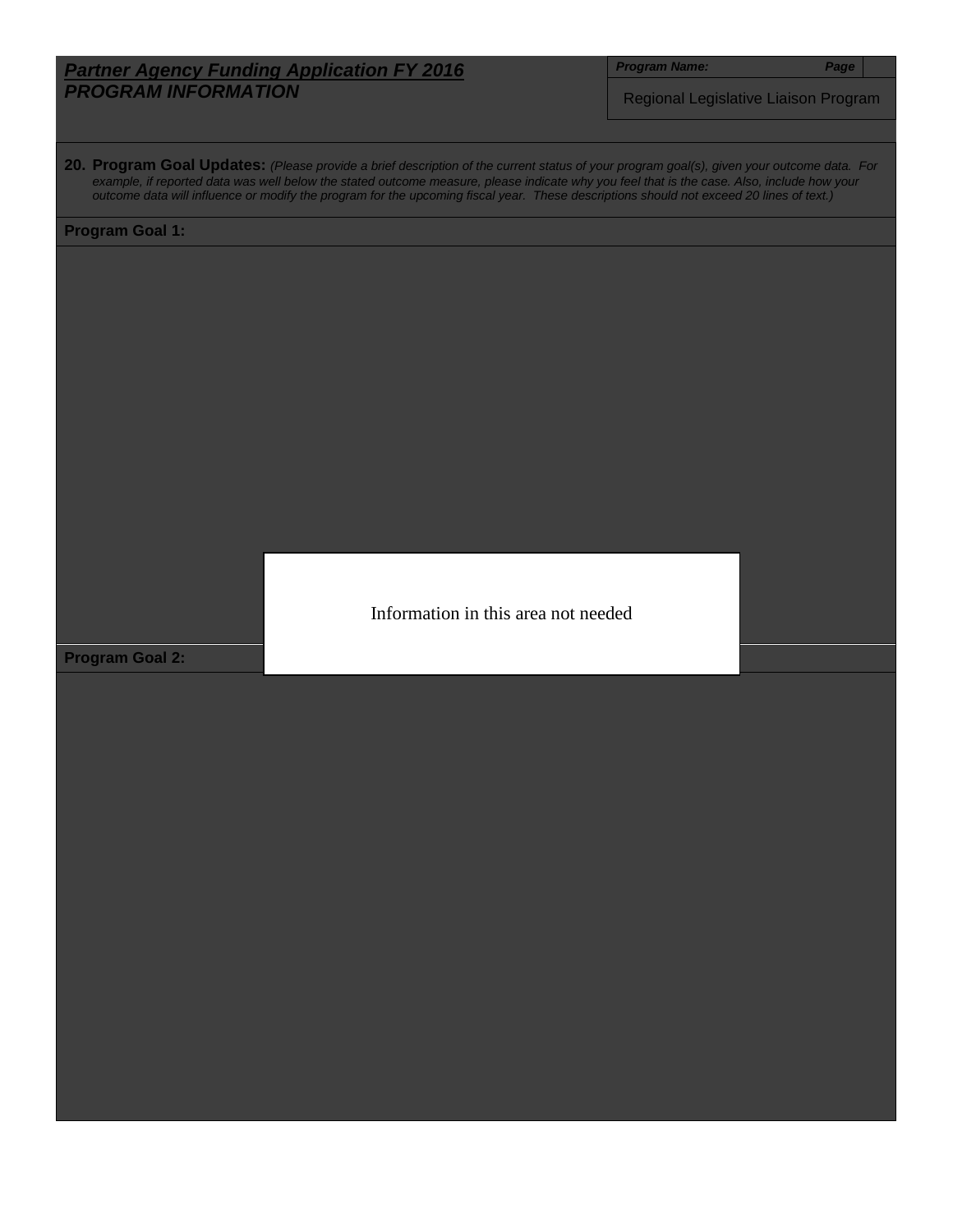|                                                                                                                                                                                                              | <b>Program Name:</b><br>Page         |  |  |
|--------------------------------------------------------------------------------------------------------------------------------------------------------------------------------------------------------------|--------------------------------------|--|--|
| <b>Partner Agency Funding Application FY 2016</b><br><b>PROGRAM INFORMATION</b>                                                                                                                              | Regional Legislative Liaison Program |  |  |
|                                                                                                                                                                                                              |                                      |  |  |
|                                                                                                                                                                                                              |                                      |  |  |
| 21. Community Impact: (Please provide at least two examples of how your services have impacted members of our community. This<br>description should not exceed 20 lines of text.)                            |                                      |  |  |
|                                                                                                                                                                                                              |                                      |  |  |
|                                                                                                                                                                                                              |                                      |  |  |
|                                                                                                                                                                                                              |                                      |  |  |
|                                                                                                                                                                                                              |                                      |  |  |
|                                                                                                                                                                                                              |                                      |  |  |
|                                                                                                                                                                                                              |                                      |  |  |
|                                                                                                                                                                                                              |                                      |  |  |
|                                                                                                                                                                                                              |                                      |  |  |
|                                                                                                                                                                                                              |                                      |  |  |
|                                                                                                                                                                                                              |                                      |  |  |
|                                                                                                                                                                                                              |                                      |  |  |
| Information in this area not needed                                                                                                                                                                          |                                      |  |  |
|                                                                                                                                                                                                              |                                      |  |  |
|                                                                                                                                                                                                              |                                      |  |  |
|                                                                                                                                                                                                              |                                      |  |  |
|                                                                                                                                                                                                              |                                      |  |  |
| 22. Collaborative Impact: (Please describe how the community would be impacted if your agency were dissolved or merged with another<br>partner agency. This description should not exceed 20 lines of text.) |                                      |  |  |
|                                                                                                                                                                                                              |                                      |  |  |
|                                                                                                                                                                                                              |                                      |  |  |
|                                                                                                                                                                                                              |                                      |  |  |
|                                                                                                                                                                                                              |                                      |  |  |
|                                                                                                                                                                                                              |                                      |  |  |
|                                                                                                                                                                                                              |                                      |  |  |
|                                                                                                                                                                                                              |                                      |  |  |
|                                                                                                                                                                                                              |                                      |  |  |
|                                                                                                                                                                                                              |                                      |  |  |
|                                                                                                                                                                                                              |                                      |  |  |
|                                                                                                                                                                                                              |                                      |  |  |
|                                                                                                                                                                                                              |                                      |  |  |
|                                                                                                                                                                                                              |                                      |  |  |
|                                                                                                                                                                                                              |                                      |  |  |
|                                                                                                                                                                                                              |                                      |  |  |
|                                                                                                                                                                                                              |                                      |  |  |
|                                                                                                                                                                                                              |                                      |  |  |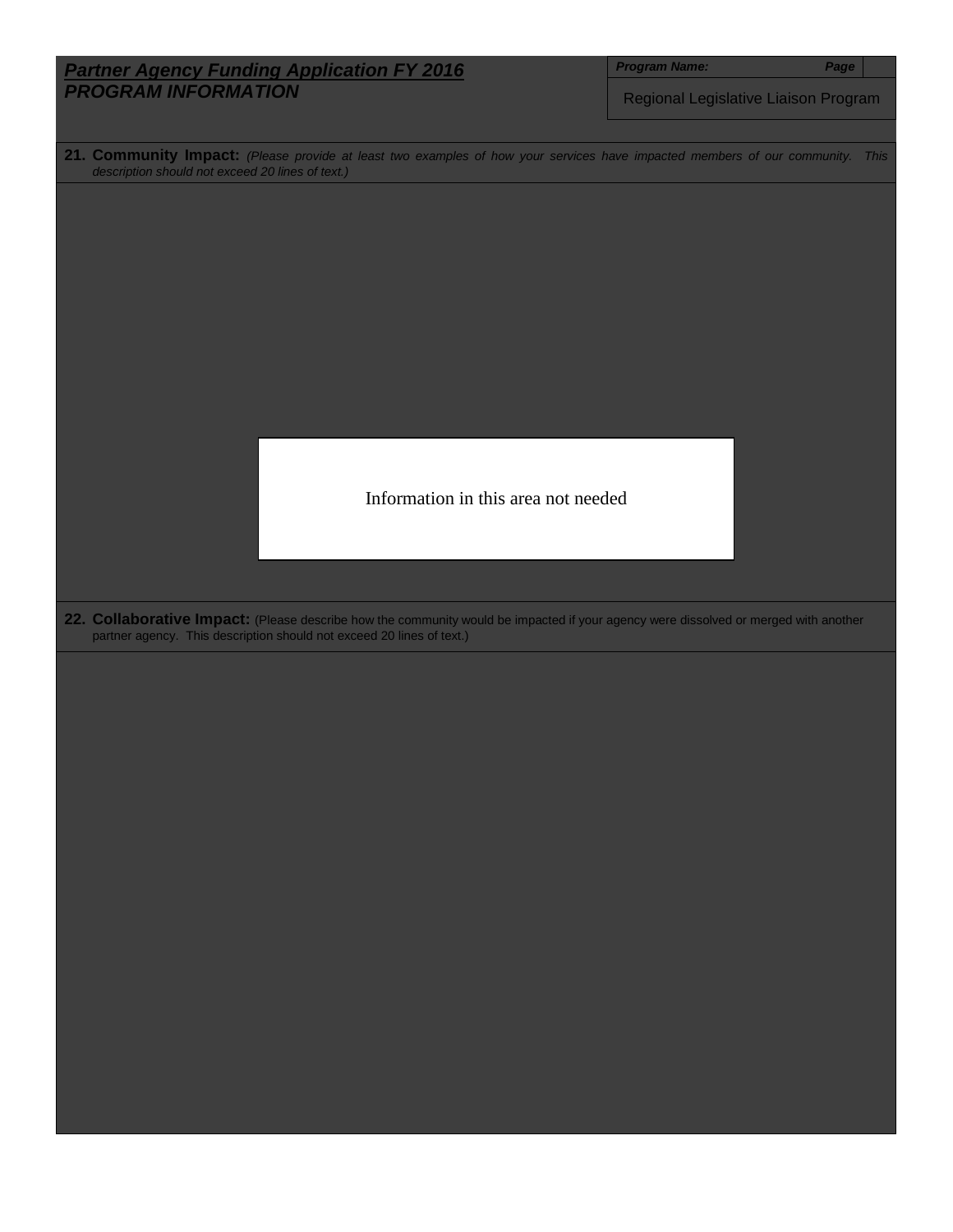## *Agency Funding Application FY 2016 E DATA*

*Program Name:*

*Program Name: Page*

Regional Legislative Liaison P

| iervice Data: |               |                     |             | <b>Service Period:</b><br>to |                  |                                   |                                     |                 |                           |  |
|---------------|---------------|---------------------|-------------|------------------------------|------------------|-----------------------------------|-------------------------------------|-----------------|---------------------------|--|
|               |               | <b>Total Served</b> |             | <b>Gender</b>                |                  |                                   | Race                                |                 |                           |  |
| Berved        | <b>FY2014</b> | FY2016*             | <b>Male</b> | <b>Female</b>                | <b>Caucasian</b> | <b>African</b><br><b>American</b> | <b>Asian</b>                        | <b>Hispanic</b> | <b>American</b><br>Indian |  |
| sburg         |               |                     |             |                              |                  |                                   |                                     |                 |                           |  |
|               |               |                     |             |                              |                  |                                   |                                     |                 |                           |  |
| ge            |               |                     |             |                              |                  |                                   | Information in this area not needed |                 |                           |  |
| hia           |               |                     |             |                              |                  |                                   |                                     |                 |                           |  |
|               |               |                     |             |                              |                  |                                   |                                     |                 |                           |  |
|               |               |                     |             |                              |                  |                                   |                                     |                 |                           |  |
|               | N/A           | N/A                 |             |                              |                  |                                   |                                     |                 |                           |  |

 *clude the projected number to be served in each locality for the upcoming fiscal year.*

|               |         |          |           |           | <b>Age Groups</b> |           |           |        |                                     |                         | <b>Income Levels</b>    |                         |  |
|---------------|---------|----------|-----------|-----------|-------------------|-----------|-----------|--------|-------------------------------------|-------------------------|-------------------------|-------------------------|--|
| <b>Served</b> | $0 - 4$ | $5 - 10$ | $11 - 13$ | $14 - 18$ | $19 - 25$         | $26 - 40$ | $41 - 60$ | $60 +$ | <b>Under</b><br>\$10,000            | $$10,000 -$<br>\$19,000 | $$20,000 -$<br>\$39,000 | $$40,000 -$<br>\$59,000 |  |
| sburg         |         |          |           |           |                   |           |           |        |                                     |                         |                         |                         |  |
|               |         |          |           |           |                   |           |           |        |                                     |                         |                         |                         |  |
| ge            |         |          |           |           |                   |           |           |        | Information in this area not needed |                         |                         |                         |  |
| nia           |         |          |           |           |                   |           |           |        |                                     |                         |                         |                         |  |
|               |         |          |           |           |                   |           |           |        |                                     |                         |                         |                         |  |
|               |         |          |           |           |                   |           |           |        |                                     |                         |                         |                         |  |
|               |         |          |           |           |                   |           |           |        |                                     |                         |                         |                         |  |

 **scribe below your data collection methodology and tracking measures. Indicate systems or processes that are used and re**  lease also describe how your projections are determined for the upcoming year. If any of the above information is not availal  **hy:**

| <b>PROGRAM INFORMATION</b>                                      | <b>Partner Agency Funding Application FY2016</b>                                                                                                                                                                                                                                                                                                                                           |        | Regional CoC/HMIS         | , ago                  |  |
|-----------------------------------------------------------------|--------------------------------------------------------------------------------------------------------------------------------------------------------------------------------------------------------------------------------------------------------------------------------------------------------------------------------------------------------------------------------------------|--------|---------------------------|------------------------|--|
| Α                                                               | Each agency submitting a funding request must fill out the following pages for each program<br>serving citizens within the region and for which funding is requested. Any incomplete<br>applications or programs that do not have a full application will not be considered for funding.<br>PLEASE do not include any unrequested information. Each locality reserves the right to request |        |                           |                        |  |
| additional information once the application has been submitted. |                                                                                                                                                                                                                                                                                                                                                                                            |        |                           |                        |  |
| <b>Program Name:</b>                                            | <b>Regional CoC/HMIS</b>                                                                                                                                                                                                                                                                                                                                                                   |        | Is this a new program?    | $\Box$ Yes $X \Box$ No |  |
| <b>Program Contact:</b>                                         | Tim Ware                                                                                                                                                                                                                                                                                                                                                                                   | Title: | <b>Executive Director</b> |                        |  |
| Telephone Number:                                               | (540) 373-2890                                                                                                                                                                                                                                                                                                                                                                             |        |                           |                        |  |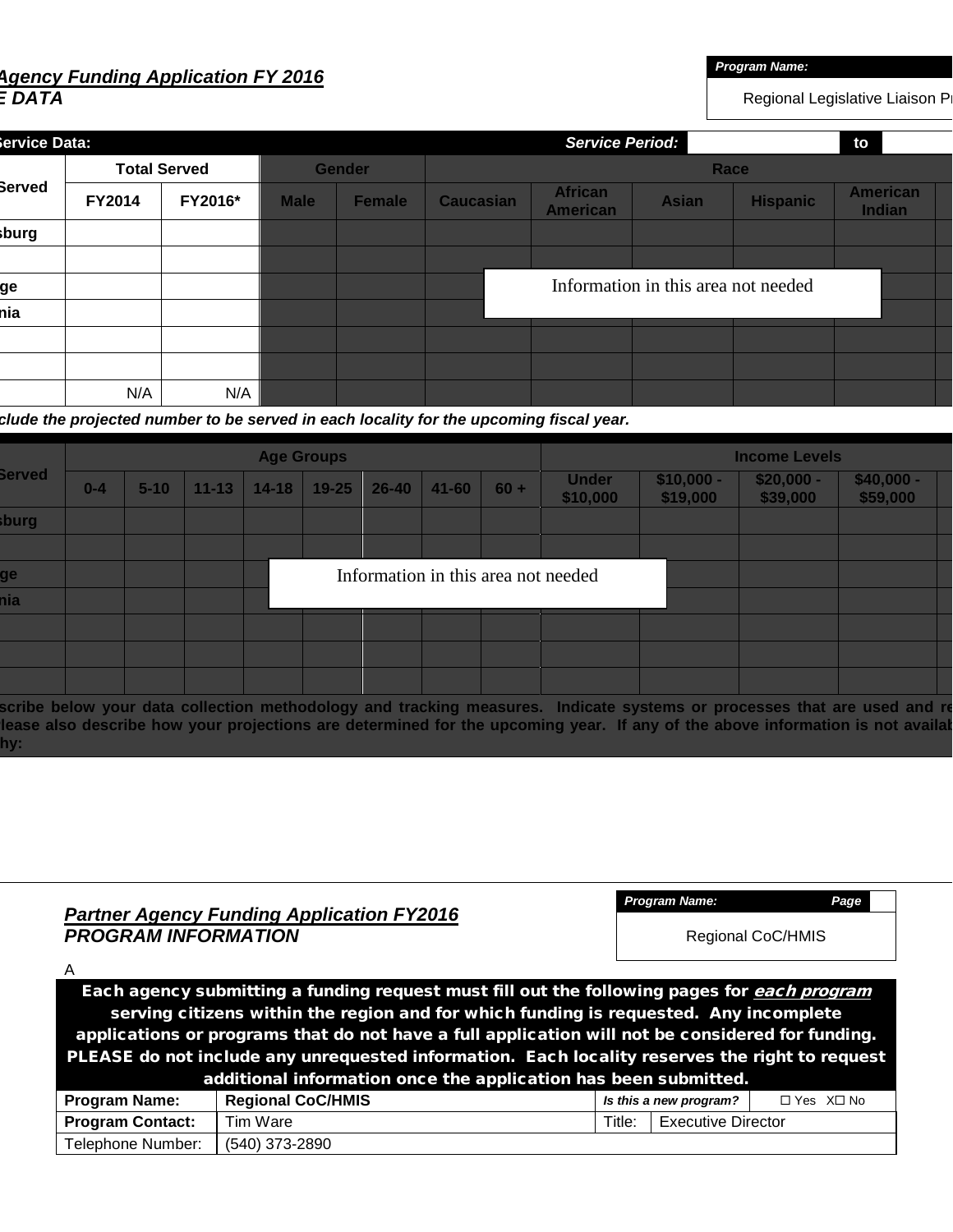| E-Mail<br>Address. | ware $\omega$<br>. oro<br>awreaion. |
|--------------------|-------------------------------------|
|                    |                                     |

#### **23. Program Purpose/Description:** *(the following description should not exceed 10 lines of text)*

As the designated Planning District Commission for the region comprising the City of Fredericksburg and the counties of Caroline, King George, Spotsylvania and Stafford, the Commission's work program is carried out on behalf of Stafford and the other four localities in Planning District 16. FY 2016 Commission work program is the following:

The Regional HMIS is operated and administered by GWRC on behalf of the Fredericksburg Regional Continuum of Care (COC). The HMIS supports the goals of the COC (i.e. to assist homeless persons in obtaining and remaining in permanent housing, increasing skills and/or income, and achieving greater selfdetermination) by allowing the various human services providers in the region (including the local social services departments) to:

- Better track recipients of support services for the homeless;
- Improve reporting on the region's homeless population;
- Track referrals and reduce or avoid duplication of services;
- Identify homeless persons who are ready for jobs or job training by referring them to prospective employers or job training programs such as those offered by Rappahannock Goodwill and others;
- Identify homeless persons who are ready to move into permanent housing and match them to available housing, and;
- Identify those currently housed who are at imminent risk of losing their housing and providing the appropriate services for that individual or family.
- Moreover, the HMIS is required by an expanding list of federal and state programs to track and report clients served under the expanded definition of "homeless" persons under the federal HEARTH Act.

**24. Justification of Need:** *(Please state clearly why this service should be provided to the citizens of the region and why the localities should consider this funding request. If this is a new program, be sure to include the benefit to the region for funding a new request. The following should not exceed 10 lines of text, and should include the most recent data available.)*

• An HMIS is required by the U.S. Department of Housing and Urban Development for those regions (such as Planning District 16) that receive federal Supportive Housing Program funds. Moreover, Statefunded housing and homeless service programs funded through State funding grants through the Virginia Dept of Housing and Community Development are increasingly requiring the reporting of client demographics and program data through an HMIS. The data collected and shared using the HMIS result in more accurate assessments of unmet needs, which can then be more efficiently and cost-effectively addressed by the COC and its member agencies and providers, including representatives of local government School Boards and Departments of Social Services.

**25. Program Collaboration:** *(The following should describe, in detail, examples of collaborative efforts and key partnerships between your program and other programs or agencies in the area, and should not exceed 10 lines of text.)*

Information in this area not needed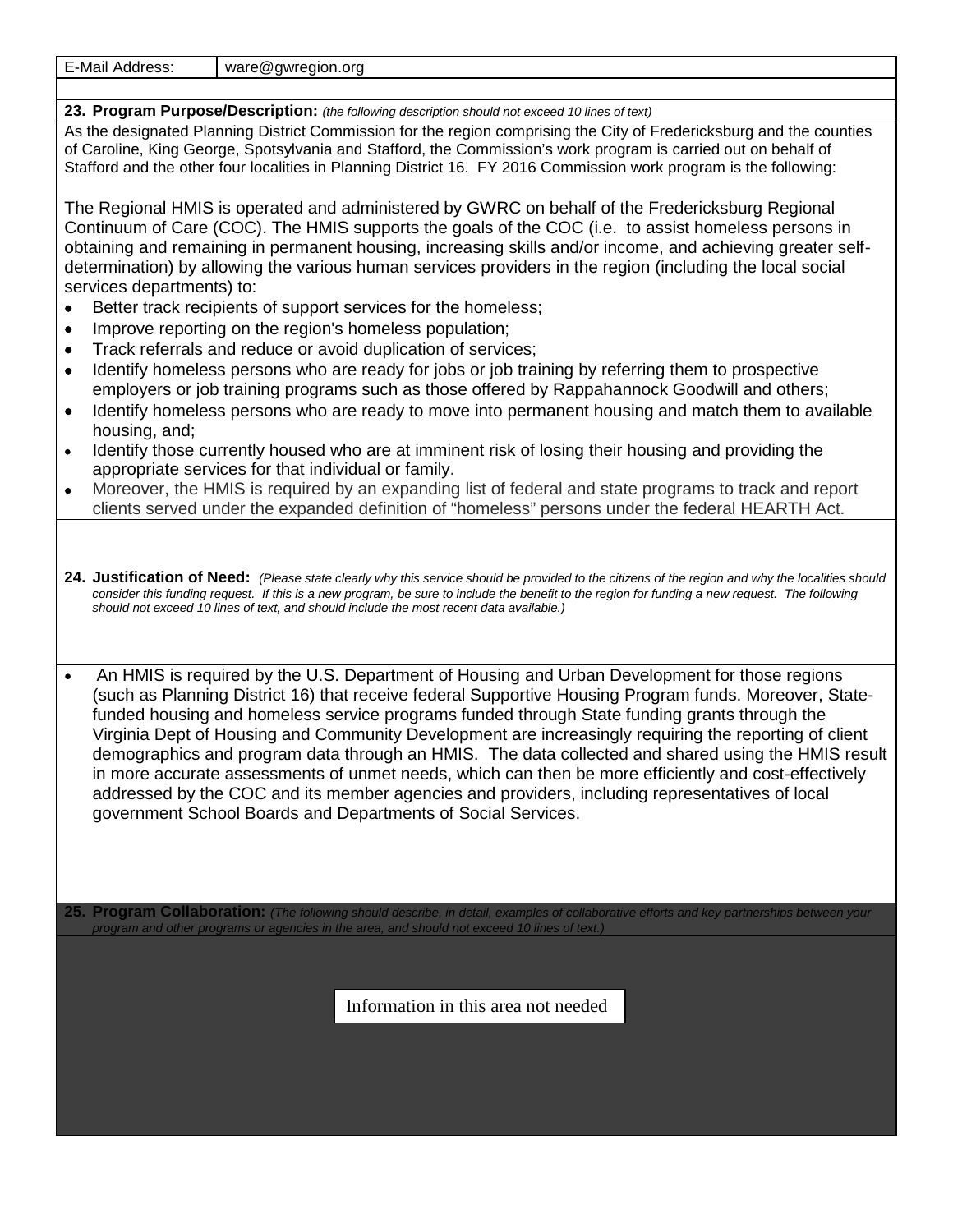*Program Name: Page*

Regional CoC/HMIS

**26. Program Audience and Service Delivery:** *(The following should describe the program's intended audience or client base and how those clients are served. This should include the location of the service and what geographic areas are served or targeted for service. If your program has specific entry or application criteria, please describe it below. Please do not exceed 10 lines of text.)*

Information in this area not needed

27. Client Fees: (Please describe the fees clients must pay for the services provided in this program, and how those fees are determined.)

**28. Budget Information:** *(Please complete the following chart with the financial information for this program. In each area include the dollars specifically allocated/requested for this program.)*

|                                         | FY2014 Actual | FY2015 Budgeted | FY2016 Projected |
|-----------------------------------------|---------------|-----------------|------------------|
| <b>Caroline</b>                         | \$1,610       | \$2,413         | \$2,413          |
| Fredericksburg                          | \$1,423       | \$2,156         | \$2,156          |
| <b>King George</b>                      | \$1,302       | \$1,983         | \$1,983          |
| Spotsylvania                            | \$5,306       | \$10,313        | \$10,313         |
| <b>Stafford</b>                         | \$7,318       | \$10,993        | \$10,993         |
| <b>United Way</b>                       |               |                 |                  |
| <b>Grants</b>                           | \$60,137      | \$86,274        | \$86,274         |
| <b>Client Fees</b>                      |               |                 |                  |
| <b>Fundraising</b>                      |               |                 |                  |
| Other                                   |               |                 |                  |
| <b>Total Program Budget</b><br>for PD16 | \$77,096      | \$114,132       | \$114,132        |

**Please indicate, in detail, reasons for increases or decreases in the amounts requested for FY2016. Include whether these changes come from increases in personnel, benefits, or operating expenses. If an increase is being requested, please describe the impact not receiving an increase would have on the program. In particular, please describe in detail if any increase is sought for new positions or personnel.**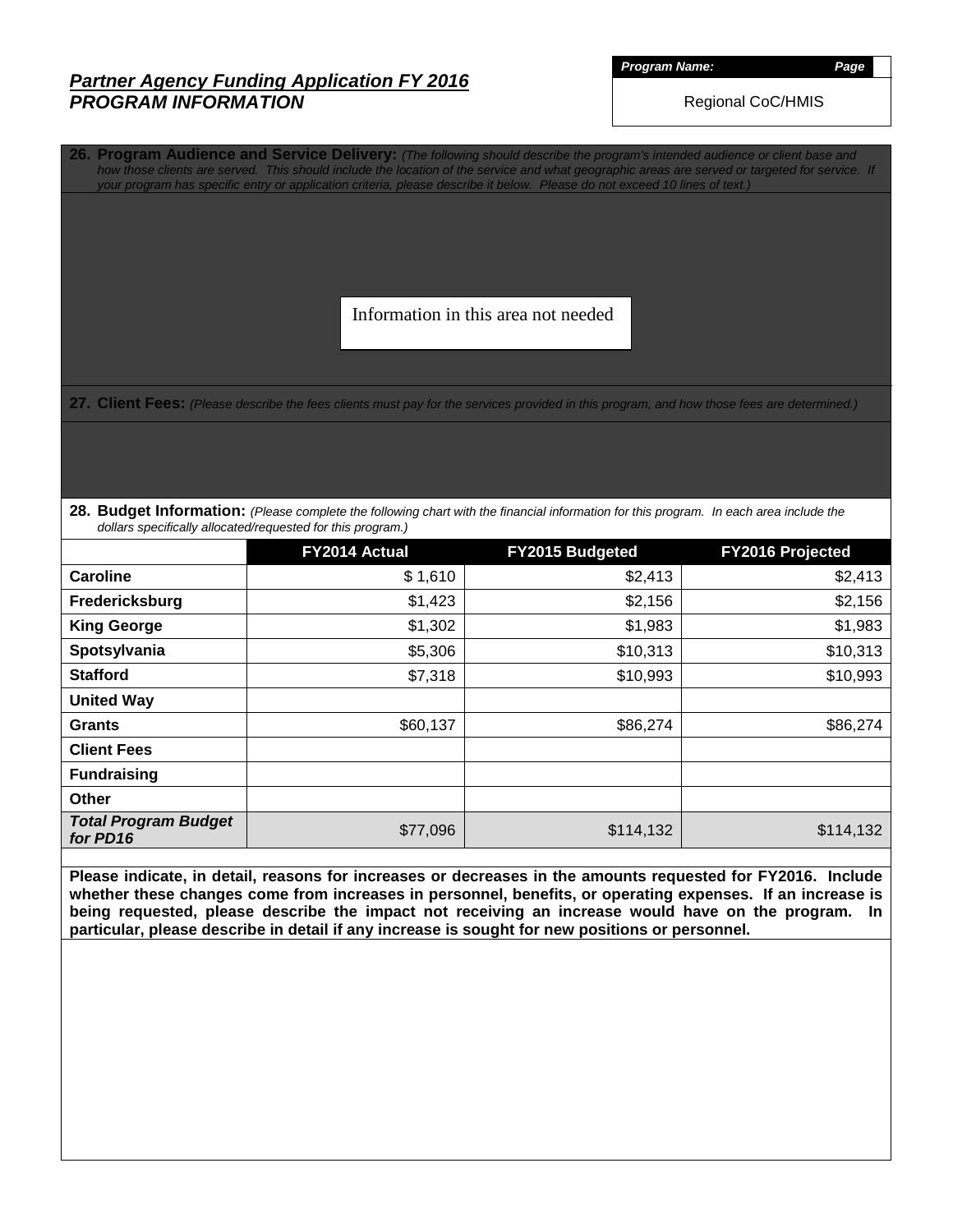| <b>Program Name</b> |  |  |
|---------------------|--|--|
|                     |  |  |
|                     |  |  |

*Program Name: Page*

Regional CoC/HMIS

**29. Goals, Objectives, & Evaluation:** *(Please provide the following information regarding the goals and objectives for your program. Space has been provided for two goals, with two objectives per goal. If your agency is funded by the United Way, please include a copy of your Logic Model for this program as a supplemental attachment. Individual descriptions should not exceed 5 lines of text.)*

**Program Goal 1:**

**Objectives: 1a. 1b. Program Goal 2: Objectives: 2a. 2b.** Information in this area not needed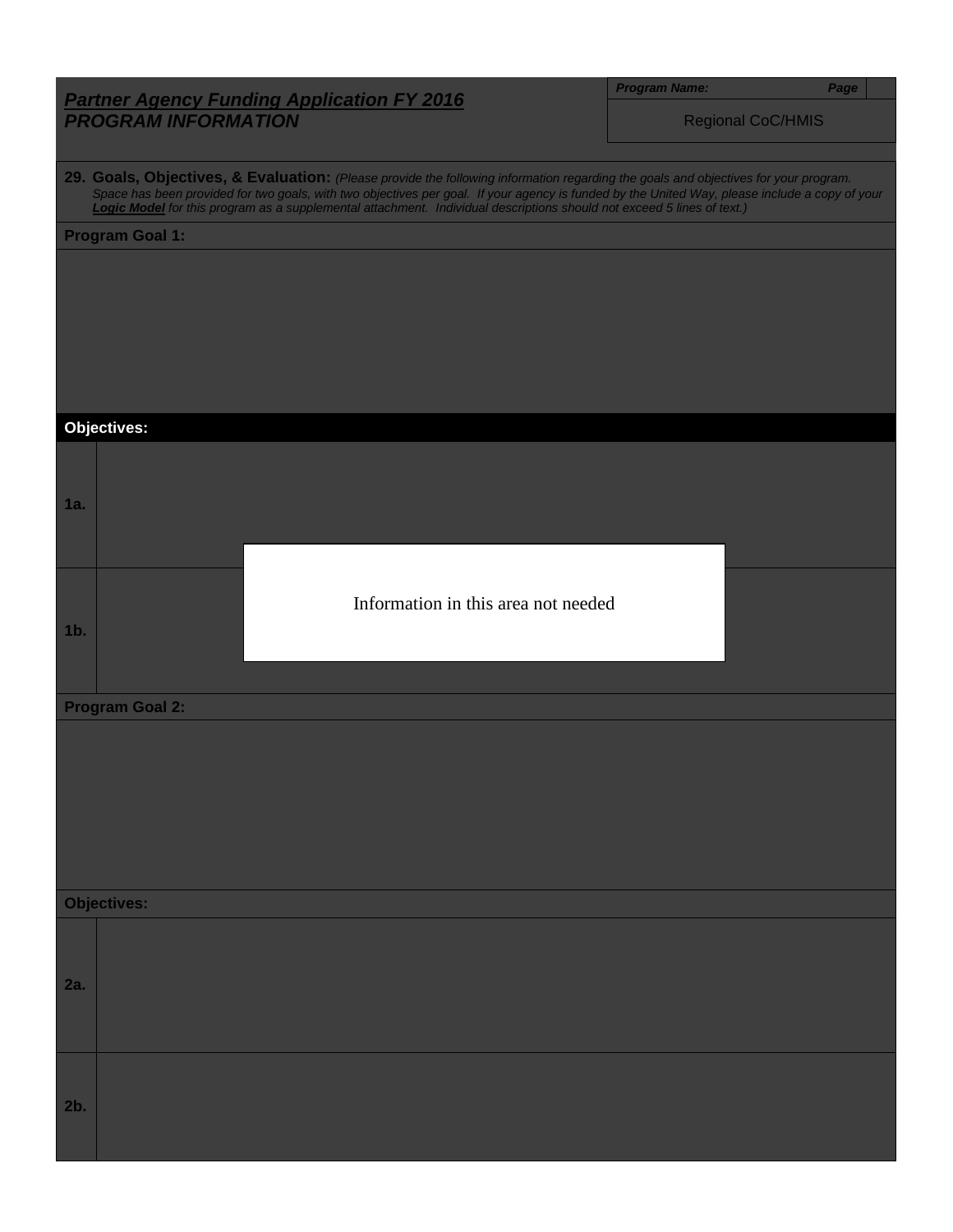| Regional CoC/HMIS<br>Evaluation Method: (Please describe the method used to measure the above goals/objectives. Please do not exceed 10 lines of text.)<br>30. Outcome Data: (Please give the most recent outcome data for the objectives above. Indicate below what time period the data covers.)<br><b>Data Collection Period:</b><br>Objective 1a.<br>Information in this area not needed<br>Objective 1b. | <b>Partner Agency Funding Application FY 2016</b><br>PROGRAM INFORMATION | <b>Program Name:</b> | Page |
|---------------------------------------------------------------------------------------------------------------------------------------------------------------------------------------------------------------------------------------------------------------------------------------------------------------------------------------------------------------------------------------------------------------|--------------------------------------------------------------------------|----------------------|------|
|                                                                                                                                                                                                                                                                                                                                                                                                               |                                                                          |                      |      |
|                                                                                                                                                                                                                                                                                                                                                                                                               |                                                                          |                      |      |
|                                                                                                                                                                                                                                                                                                                                                                                                               |                                                                          |                      |      |
|                                                                                                                                                                                                                                                                                                                                                                                                               |                                                                          |                      |      |
|                                                                                                                                                                                                                                                                                                                                                                                                               |                                                                          |                      |      |
|                                                                                                                                                                                                                                                                                                                                                                                                               |                                                                          |                      |      |
|                                                                                                                                                                                                                                                                                                                                                                                                               |                                                                          |                      |      |
|                                                                                                                                                                                                                                                                                                                                                                                                               |                                                                          |                      |      |
|                                                                                                                                                                                                                                                                                                                                                                                                               |                                                                          |                      |      |
|                                                                                                                                                                                                                                                                                                                                                                                                               |                                                                          |                      |      |
|                                                                                                                                                                                                                                                                                                                                                                                                               |                                                                          |                      |      |
|                                                                                                                                                                                                                                                                                                                                                                                                               |                                                                          |                      |      |
|                                                                                                                                                                                                                                                                                                                                                                                                               |                                                                          |                      |      |
|                                                                                                                                                                                                                                                                                                                                                                                                               |                                                                          |                      |      |
|                                                                                                                                                                                                                                                                                                                                                                                                               |                                                                          |                      |      |
|                                                                                                                                                                                                                                                                                                                                                                                                               |                                                                          |                      |      |
|                                                                                                                                                                                                                                                                                                                                                                                                               |                                                                          |                      |      |
|                                                                                                                                                                                                                                                                                                                                                                                                               |                                                                          |                      |      |
|                                                                                                                                                                                                                                                                                                                                                                                                               |                                                                          |                      |      |
|                                                                                                                                                                                                                                                                                                                                                                                                               |                                                                          |                      |      |
|                                                                                                                                                                                                                                                                                                                                                                                                               |                                                                          |                      |      |
|                                                                                                                                                                                                                                                                                                                                                                                                               |                                                                          |                      |      |
|                                                                                                                                                                                                                                                                                                                                                                                                               |                                                                          |                      |      |
|                                                                                                                                                                                                                                                                                                                                                                                                               |                                                                          |                      |      |
|                                                                                                                                                                                                                                                                                                                                                                                                               |                                                                          |                      |      |
|                                                                                                                                                                                                                                                                                                                                                                                                               |                                                                          |                      |      |
|                                                                                                                                                                                                                                                                                                                                                                                                               |                                                                          |                      |      |
|                                                                                                                                                                                                                                                                                                                                                                                                               | Objective 2a.                                                            |                      |      |
|                                                                                                                                                                                                                                                                                                                                                                                                               |                                                                          |                      |      |
|                                                                                                                                                                                                                                                                                                                                                                                                               |                                                                          |                      |      |
|                                                                                                                                                                                                                                                                                                                                                                                                               |                                                                          |                      |      |
|                                                                                                                                                                                                                                                                                                                                                                                                               |                                                                          |                      |      |
|                                                                                                                                                                                                                                                                                                                                                                                                               | Objective 2b.                                                            |                      |      |
|                                                                                                                                                                                                                                                                                                                                                                                                               |                                                                          |                      |      |
|                                                                                                                                                                                                                                                                                                                                                                                                               |                                                                          |                      |      |
|                                                                                                                                                                                                                                                                                                                                                                                                               |                                                                          |                      |      |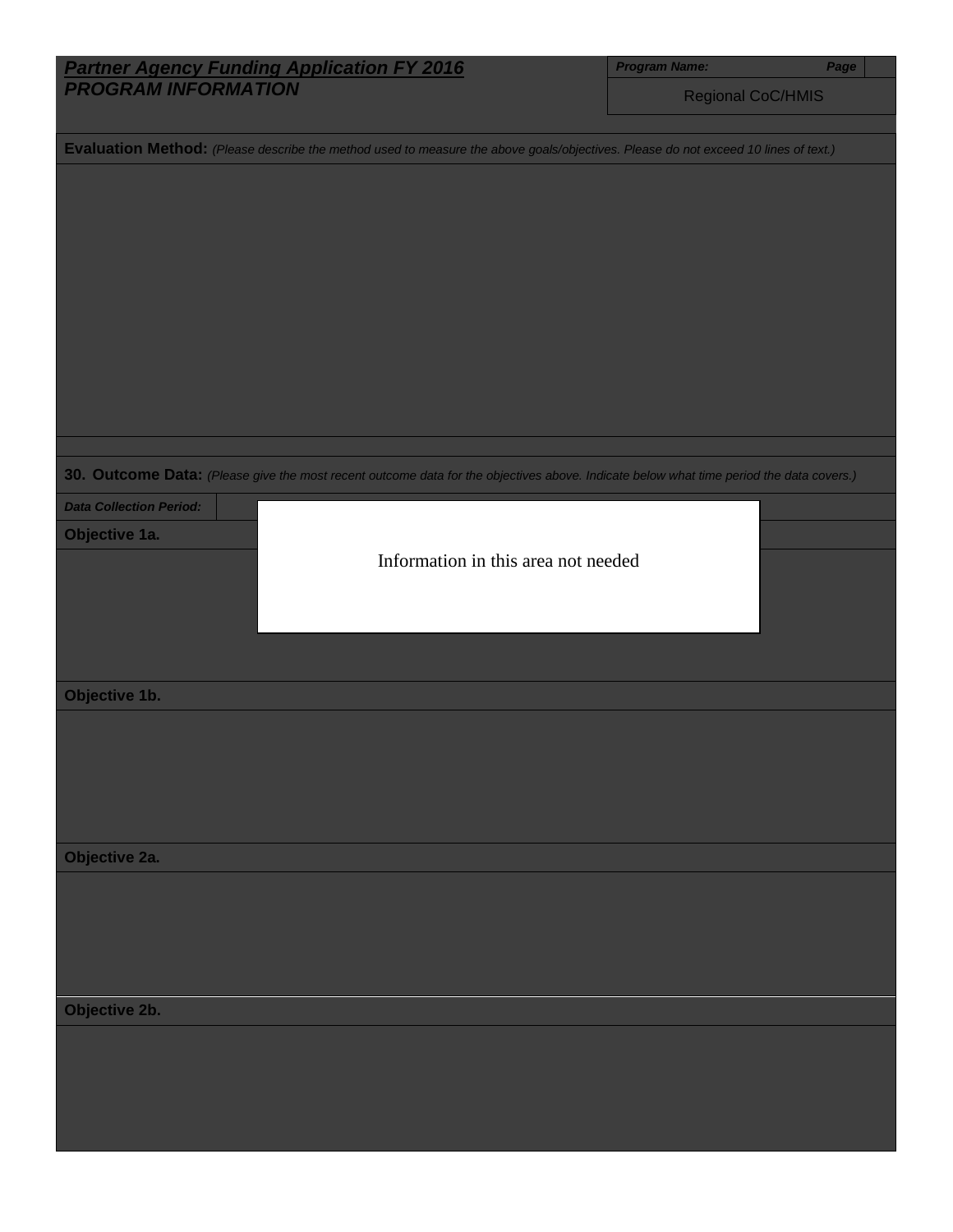*Program Name: Page*

Regional CoC/HMIS

**31. Program Goal Updates:** *(Please provide a brief description of the current status of your program goal(s), given your outcome data. For example, if reported data was well below the stated outcome measure, please indicate why you feel that is the case. Also, include how your outcome data will influence or modify the program for the upcoming fiscal year. These descriptions should not exceed 20 lines of text.)*

### **Program Goal 1:**

Information in this area not needed

**Program Goal 2:**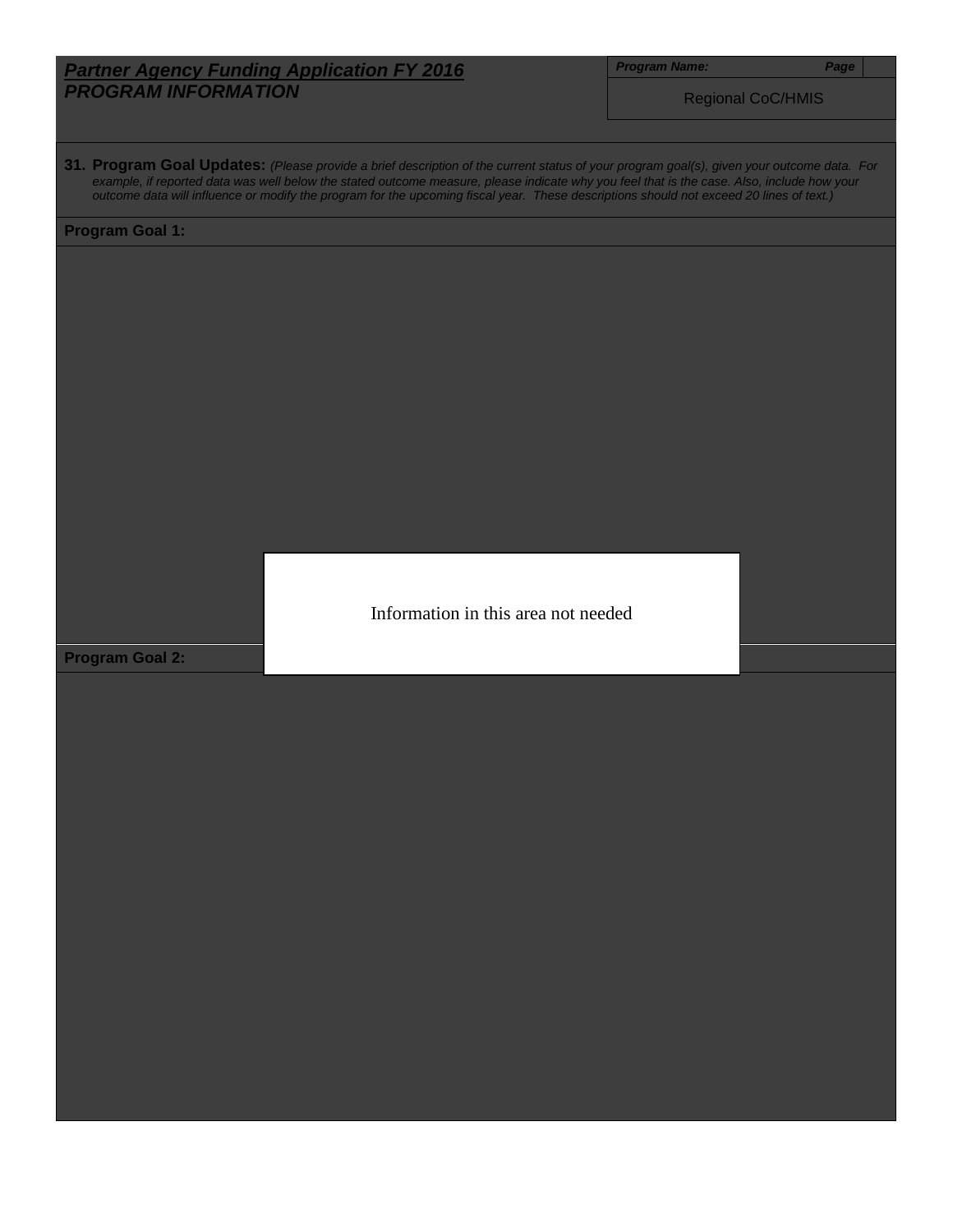|                                                                                                                                     | <b>Program Name:</b><br>Page |
|-------------------------------------------------------------------------------------------------------------------------------------|------------------------------|
| <b>Partner Agency Funding Application FY 2016</b><br><b>PROGRAM INFORMATION</b>                                                     | <b>Regional CoC/HMIS</b>     |
| 32. Community Impact: (Please provide at least two examples of how your services have impacted members of our community. This       |                              |
| description should not exceed 20 lines of text.)                                                                                    |                              |
|                                                                                                                                     |                              |
|                                                                                                                                     |                              |
|                                                                                                                                     |                              |
|                                                                                                                                     |                              |
|                                                                                                                                     |                              |
|                                                                                                                                     |                              |
|                                                                                                                                     |                              |
|                                                                                                                                     |                              |
|                                                                                                                                     |                              |
| Information in this area not needed                                                                                                 |                              |
|                                                                                                                                     |                              |
|                                                                                                                                     |                              |
| 33. Collaborative Impact: (Please describe how the community would be impacted if your agency were dissolved or merged with another |                              |
| partner agency. This description should not exceed 20 lines of text.)                                                               |                              |
|                                                                                                                                     |                              |
|                                                                                                                                     |                              |
|                                                                                                                                     |                              |
|                                                                                                                                     |                              |
|                                                                                                                                     |                              |
|                                                                                                                                     |                              |
|                                                                                                                                     |                              |
|                                                                                                                                     |                              |
|                                                                                                                                     |                              |
|                                                                                                                                     |                              |
|                                                                                                                                     |                              |
|                                                                                                                                     |                              |
|                                                                                                                                     |                              |
|                                                                                                                                     |                              |